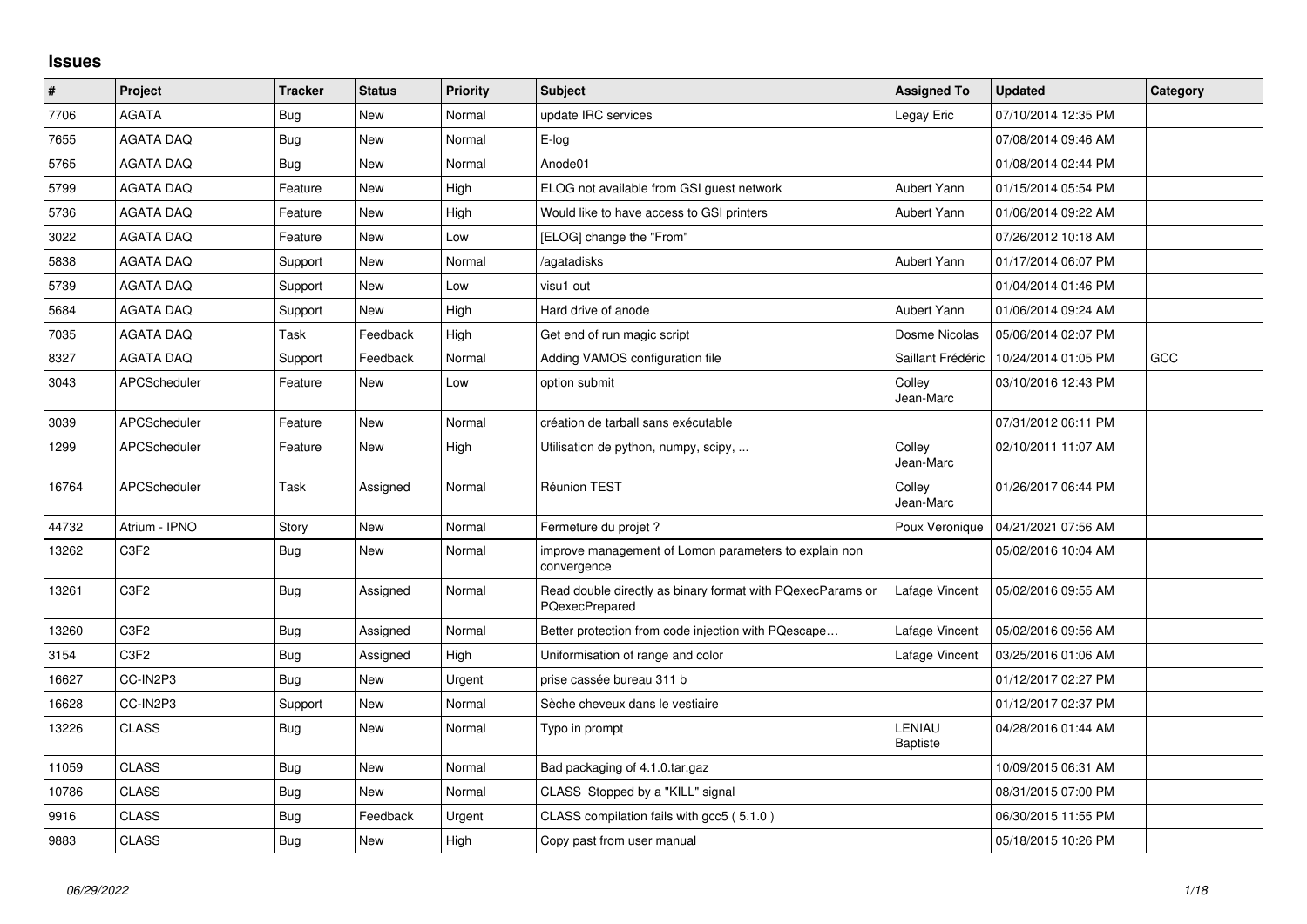| $\vert$ # | Project                              | <b>Tracker</b> | <b>Status</b> | <b>Priority</b> | <b>Subject</b>                                           | <b>Assigned To</b>                 | <b>Updated</b>      | Category |
|-----------|--------------------------------------|----------------|---------------|-----------------|----------------------------------------------------------|------------------------------------|---------------------|----------|
| 9784      | <b>CLASS</b>                         | <b>Bug</b>     | In progress   | Normal          | Wrong diagnosis                                          | <b>MOUGINOT</b><br><b>Baptiste</b> | 05/05/2015 02:21 PM |          |
| 6062      | <b>CLASS</b>                         | Bug            | <b>New</b>    | Normal          | FabricationPLant Parallelisation (in CLASS.cxx)          |                                    | 02/10/2014 11:59 AM |          |
| 10871     | <b>CLASS</b>                         | Feature        | New           | Normal          | <b>Nominal Power</b>                                     |                                    | 09/10/2015 05:27 PM |          |
| 10255     | <b>CLASS</b>                         | Feature        | <b>New</b>    | Normal          | Take into account Load Factor Evolution                  | <b>MOUGINOT</b><br><b>Baptiste</b> | 06/26/2015 11:33 AM |          |
| 10227     | <b>CLASS</b>                         | Feature        | <b>New</b>    | Immediate       | <b>MURE GUI</b>                                          | <b>MOUGINOT</b><br>Baptiste        | 06/23/2015 01:36 PM |          |
| 9790      | <b>CLASS</b>                         | Feature        | <b>New</b>    | High            | neutron & y Spectrum calculation                         |                                    | 04/29/2015 12:15 PM |          |
| 9789      | <b>CLASS</b>                         | Feature        | <b>New</b>    | Normal          | Multi Stream in EQM                                      |                                    | 04/29/2015 12:12 PM |          |
| 9788      | <b>CLASS</b>                         | Feature        | New           | Normal          | Multi Stream in FabricationPlant                         |                                    | 04/29/2015 12:10 PM |          |
| 9787      | <b>CLASS</b>                         | Feature        | New           | Normal          | Multi Stream in FabricationPlant/EQM                     |                                    | 04/29/2015 12:10 PM |          |
| 7385      | <b>CLASS</b>                         | Feature        | New           | High            | <b>GUI devellopment</b>                                  | LENIAU<br><b>Baptiste</b>          | 04/29/2015 12:15 PM |          |
| 7380      | <b>CLASS</b>                         | Feature        | New           | High            | ReactorFacility                                          | LENIAU<br>Baptiste                 | 06/11/2014 11:06 AM |          |
| 7379      | <b>CLASS</b>                         | Feature        | <b>New</b>    | Normal          | FrontEnd                                                 | <b>MOUGINOT</b><br>Baptiste        | 06/11/2014 11:05 AM |          |
| 6748      | <b>CLASS</b>                         | Feature        | New           | Normal          | Charger un parc présimulé à partir du .root              |                                    | 04/03/2014 11:36 AM |          |
| 5377      | <b>CLASS</b>                         | Feature        | New           | Low             | enrichment factory                                       |                                    | 10/21/2013 03:15 PM |          |
| 5376      | <b>CLASS</b>                         | Feature        | <b>New</b>    | Low             | Reactor batch creation                                   |                                    | 10/21/2013 03:14 PM |          |
| 5350      | <b>CLASS</b>                         | Feature        | New           | Low             | Set some quality criteria on Pu when building a MOX fuel |                                    | 10/22/2013 11:50 AM |          |
| 5329      | <b>CLASS</b>                         | Feature        | New           | Low             | Power density                                            |                                    | 10/14/2013 05:58 PM |          |
| 10065     | <b>CLASS</b>                         | Support        | New           | Normal          | Multi-Threading in CLASS                                 |                                    | 06/05/2015 11:30 AM |          |
| 11522     | <b>CLASS</b>                         | Task           | <b>New</b>    | Normal          | Separate the separation plant from the fabrication plant |                                    | 12/16/2015 10:22 AM |          |
| 8669      | <b>DCOD</b>                          | Bug            | <b>New</b>    | Normal          | error during compilation                                 |                                    | 12/05/2014 06:19 PM |          |
| 5592      | <b>DCOD</b>                          | Bug            | <b>New</b>    | Low             | environment test missing in ./configure                  |                                    | 11/29/2013 11:19 AM |          |
| 5462      | <b>DCOD</b>                          | <b>Bug</b>     | Feedback      | Low             | Cleaning tags                                            | Grave Xavier                       | 01/25/2018 09:25 AM |          |
| 8668      | <b>DCOD</b>                          | Feature        | New           | Normal          | filterdiff is missing                                    |                                    | 12/05/2014 06:17 PM |          |
| 8667      | <b>DCOD</b>                          | Feature        | New           | Normal          | uuid missing                                             |                                    | 12/05/2014 06:14 PM |          |
| 5503      | <b>DCOD</b>                          | Feature        | New           | Low             | test ada 2012 in ./configure                             |                                    | 11/13/2013 04:54 PM |          |
| 4937      | <b>DCOD</b>                          | Feature        | New           | Low             | Implement Hobbit/Zabbix scripts                          | Grave Xavier                       | 08/27/2013 11:19 AM |          |
| 4932      | <b>DCOD</b>                          | Task           | New           | Low             | DCOD testing                                             | Grave Xavier                       | 08/26/2013 03:35 PM |          |
| 5795      | Electronic Control and<br>Monitoring | <b>Bug</b>     | Feedback      | Normal          | Time out digitizer sever                                 | Pietri Stephane                    | 01/13/2014 10:32 AM |          |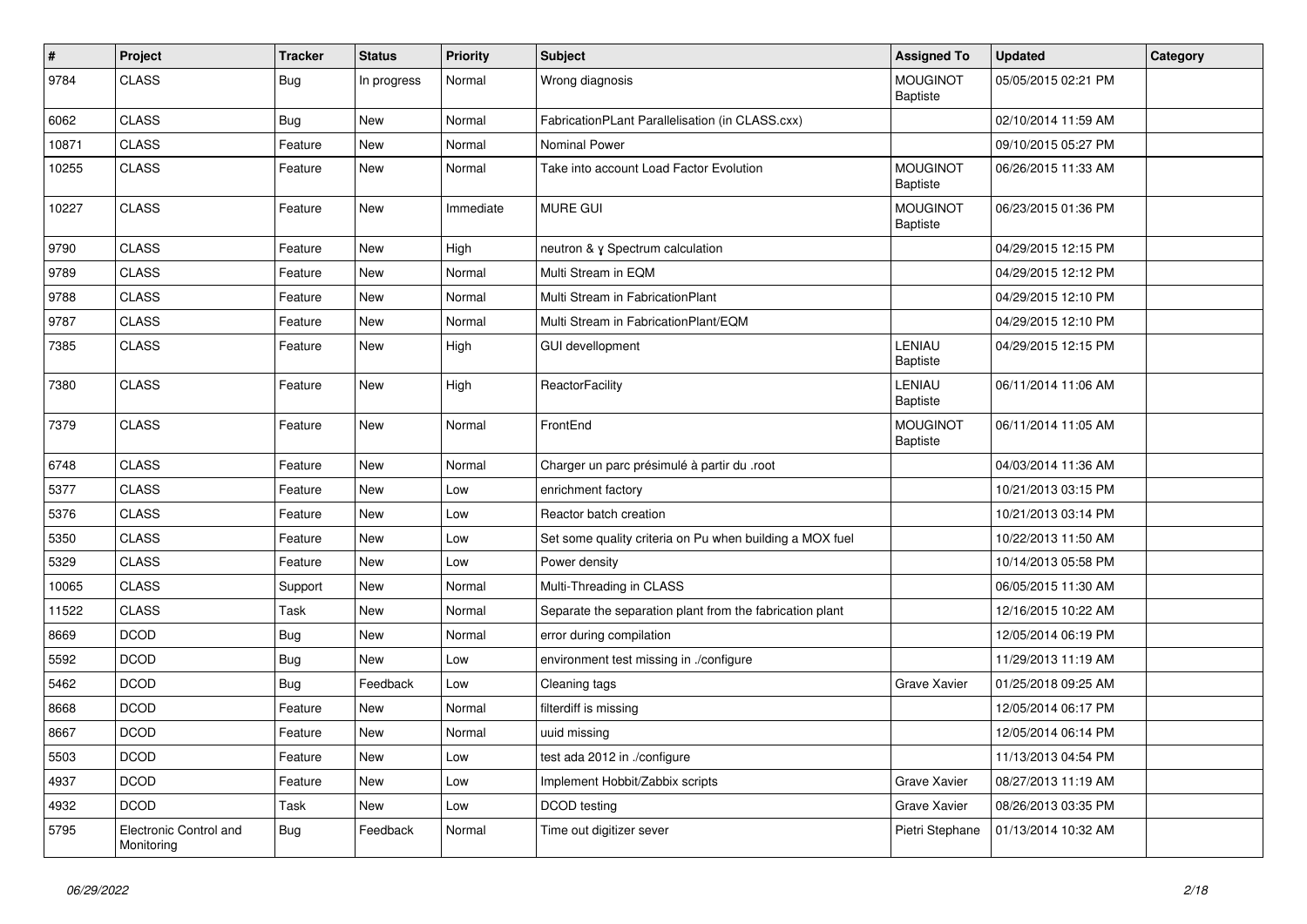| $\sharp$ | Project                              | <b>Tracker</b> | <b>Status</b> | <b>Priority</b> | <b>Subject</b>                                                  | <b>Assigned To</b>  | <b>Updated</b>      | Category                |
|----------|--------------------------------------|----------------|---------------|-----------------|-----------------------------------------------------------------|---------------------|---------------------|-------------------------|
| 5759     | Electronic Control and<br>Monitoring | Bug            | Feedback      | Normal          | bug checknarvalnodes 1                                          | Ralet Damian        | 01/17/2014 10:54 AM |                         |
| 5751     | Electronic Control and<br>Monitoring | Feature        | <b>New</b>    | Low             | buildcfg with some error message                                |                     | 01/06/2014 05:43 PM |                         |
| 5688     | Electronic Control and<br>Monitoring | Task           | <b>New</b>    | Low             | Mercurialiser configuration files                               | Legay Eric          | 12/19/2013 09:59 AM |                         |
| 5710     | ENX                                  | Support        | Assigned      | Low             | Documentation - Named function                                  | Dosme Nicolas       | 02/25/2014 04:58 PM |                         |
| 660      | <b>ENX</b>                           | Support        | New           | High            | Documentation                                                   | Legay Eric          | 05/27/2010 10:55 AM | Documentation           |
| 113      | ENX                                  | Bug            | Feedback      | High            | remove reference to T Result constants                          | Legay Eric          | 05/16/2011 01:26 PM | <b>Driver Generator</b> |
| 852      | <b>ENX</b>                           | Feature        | <b>New</b>    | Low             | Better handling of exception in empty skeleton                  | Legay Eric          | 01/30/2013 03:58 PM | <b>Driver Generator</b> |
| 5572     | ENX                                  | Support        | New           | Low             | Cleaning autorconf                                              | Legay Eric          | 11/25/2013 03:23 PM | <b>Driver Generator</b> |
| 4184     | <b>ENX</b>                           | <b>Bug</b>     | Feedback      | Normal          | fonctionnement ENX linux 64 bits avec gnat_pro-7.1.1            | Peyré Jean          | 06/11/2013 09:11 PM | <b>Drivers</b>          |
| 5527     | <b>ENX</b>                           | Feature        | New           | Low             | Named register list                                             |                     | 11/18/2013 05:30 PM | <b>Drivers</b>          |
| 12993    | <b>ENX</b>                           | Bug            | <b>New</b>    | Normal          | init.enx                                                        | Dosme Nicolas       | 03/30/2016 02:37 PM | <b>ENX Core</b>         |
| 5448     | ENX                                  | Bug            | <b>New</b>    | Normal          | configure enx                                                   |                     | 10/30/2013 10:31 AM | <b>ENX Core</b>         |
| 5447     | ENX                                  | Bug            | <b>New</b>    | Low             | make distclean - DCOD                                           | Legay Eric          | 11/13/2013 04:05 PM | <b>ENX Core</b>         |
| 5144     | <b>ENX</b>                           | Bug            | Feedback      | Low             | ENX + P42 regression                                            | Legay Eric          | 10/02/2013 11:09 AM | <b>ENX Core</b>         |
| 3834     | ENX                                  | Bug            | <b>New</b>    | Low             | Removing data8 type for MM and MD                               |                     | 01/17/2013 06:08 PM | <b>ENX Core</b>         |
| 8693     | ENX                                  | Feature        | <b>New</b>    | Normal          | sauver log_level                                                |                     | 12/09/2014 03:54 PM | <b>ENX Core</b>         |
| 4652     | ENX                                  | Feature        | <b>New</b>    | Low             | rename appenders.ad[sb]                                         |                     | 06/13/2013 10:19 AM | <b>ENX Core</b>         |
| 2644     | <b>ENX</b>                           | Feature        | New           | Low             | Que faire en cas de multiple connexion sans quit                |                     | 01/22/2013 05:04 PM | <b>ENX Core</b>         |
| 659      | <b>ENX</b>                           | Feature        | New           | Normal          | Gestion des arbres DOM                                          |                     | 01/16/2013 11:33 AM | <b>ENX Core</b>         |
| 656      | ENX                                  | Feature        | New           | Low             | named register                                                  |                     | 01/30/2013 03:59 PM | <b>ENX Core</b>         |
| 42       | ENX                                  | Feature        | <b>New</b>    | Urgent          | Module ID Handler                                               |                     | 06/05/2013 02:27 PM | <b>ENX Core</b>         |
| 5431     | <b>ENX</b>                           | Support        | <b>New</b>    | Low             | Cleaning compilation chain                                      | Legay Eric          | 10/29/2013 10:18 AM | <b>ENX Core</b>         |
| 3851     | ENX                                  | Task           | New           | Low             | [named register] Tagging new print                              |                     | 01/22/2013 05:04 PM | <b>ENX Core</b>         |
| 3833     | ENX                                  | Task           | New           | Low             | [named register] Modifying MD and MM command type               |                     | 01/17/2013 06:06 PM | <b>ENX Core</b>         |
| 3832     | ENX                                  | Task           | <b>New</b>    | Low             | [named register] New control                                    |                     | 01/17/2013 06:04 PM | <b>ENX Core</b>         |
| 631      | ftsmonitor                           | Feature        | New           | Low             | History of a DN access                                          |                     | 10/22/2010 10:10 AM |                         |
| 5547     | G4IDS                                | Task           | New           | Normal          | [Three Body Decay]                                              | Sotty<br>Christophe | 11/22/2013 01:47 PM |                         |
| 5538     | G4IDS                                | Task           | New           | Normal          | [Config 2009-2012] MiniBall Efficiency                          | Sotty<br>Christophe | 11/20/2013 02:35 PM |                         |
| 5537     | G4IDS                                | Task           | New           | Low             | [Config 2009-2012] Estimated position of the implantation point | Sotty<br>Christophe | 11/20/2013 02:21 PM |                         |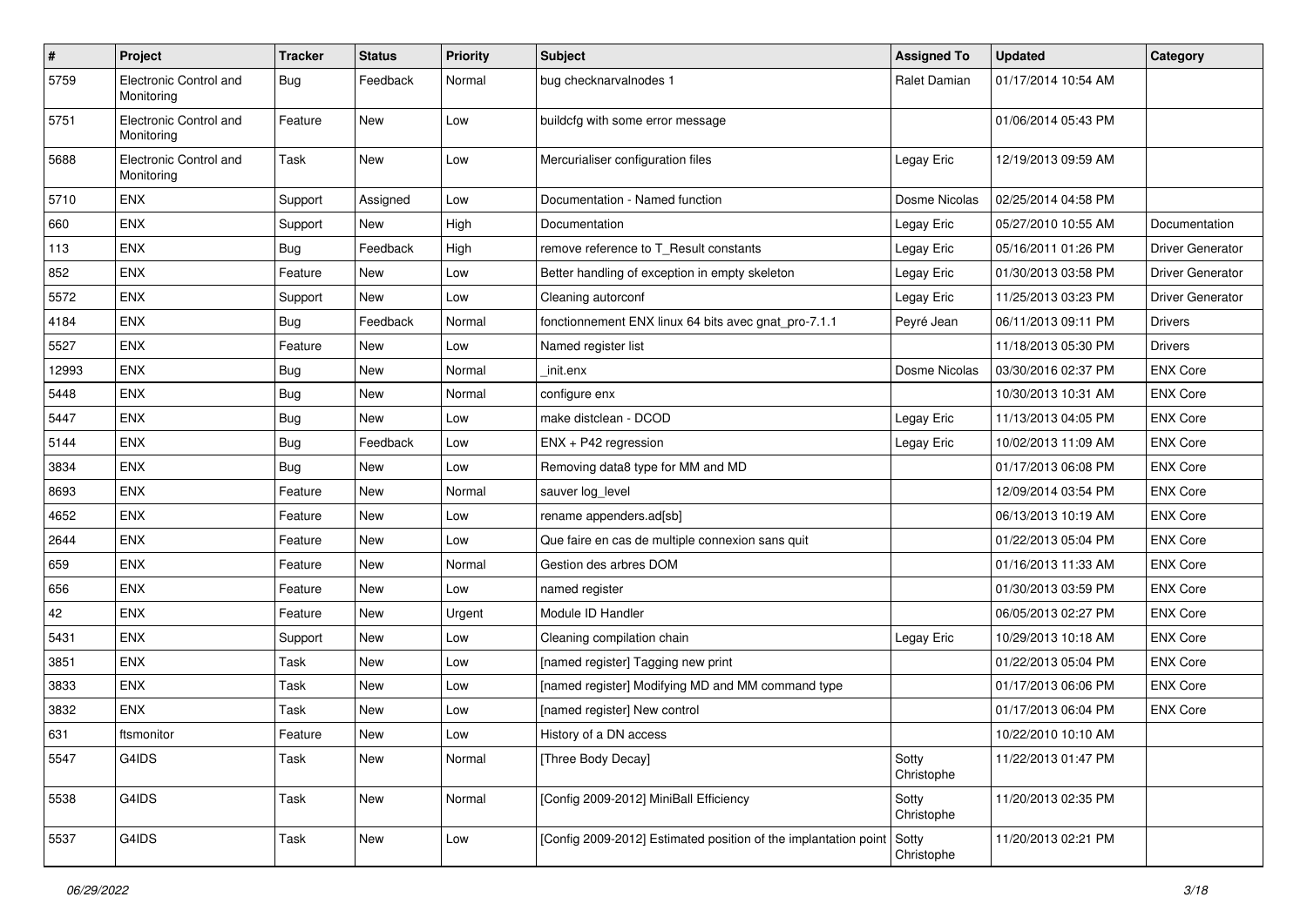| $\sharp$ | Project      | <b>Tracker</b> | <b>Status</b> | <b>Priority</b> | <b>Subject</b>                                         | <b>Assigned To</b>  | <b>Updated</b>      | Category |
|----------|--------------|----------------|---------------|-----------------|--------------------------------------------------------|---------------------|---------------------|----------|
| 5536     | G4IDS        | Task           | New           | Low             | [Config 2009-2012] Gaussian-like vs Point-like source  | Sotty<br>Christophe | 11/20/2013 02:01 PM |          |
| 5535     | G4IDS        | Task           | <b>New</b>    | Normal          | [Config 2009-2012] Beta-"gamma (induced)" coincidences | Sotty<br>Christophe | 11/20/2013 02:39 PM |          |
| 49945    | <b>GRAND</b> | Task           | <b>New</b>    | Normal          | WP 11: improvement dating of events                    | voisin vincent      | 03/22/2022 02:31 PM |          |
| 49944    | <b>GRAND</b> | Task           | <b>New</b>    | Normal          | WP 10.3: data analysis                                 |                     | 03/18/2022 04:45 PM |          |
| 49943    | <b>GRAND</b> | Task           | <b>New</b>    | Normal          | WP 10.2: data taking                                   |                     | 03/18/2022 04:45 PM |          |
| 49942    | <b>GRAND</b> | Task           | New           | Normal          | WP 10.1: deployment                                    |                     | 03/18/2022 04:45 PM |          |
| 49941    | <b>GRAND</b> | Task           | <b>New</b>    | Normal          | WP 10: GP 300 setup                                    |                     | 03/18/2022 04:45 PM |          |
| 49940    | <b>GRAND</b> | Task           | <b>New</b>    | Normal          | WP 9.5: data analysis                                  |                     | 03/18/2022 03:35 PM |          |
| 49939    | <b>GRAND</b> | Task           | <b>New</b>    | Normal          | WP 9.4: data taking                                    |                     | 06/23/2022 08:19 PM |          |
| 49938    | <b>GRAND</b> | Task           | <b>New</b>    | Normal          | WP 9.3: deployment commissioning                       |                     | 03/18/2022 03:27 PM |          |
| 49937    | <b>GRAND</b> | Task           | New           | Normal          | WP 9.2: production detector adaptation                 |                     | 03/18/2022 03:32 PM |          |
| 49936    | <b>GRAND</b> | Task           | <b>New</b>    | Normal          | WP 9.1: detector design adaptation                     |                     | 03/21/2022 03:18 PM |          |
| 49935    | <b>GRAND</b> | Task           | <b>New</b>    | Normal          | WP 9: Nançay setup                                     |                     | 03/18/2022 12:20 AM |          |
| 49934    | <b>GRAND</b> | Task           | <b>New</b>    | Normal          | WP 8.3: trigger evaluation                             |                     | 03/21/2022 10:28 AM |          |
| 49933    | <b>GRAND</b> | Task           | <b>New</b>    | Normal          | WP 8.2: final reconstruction                           |                     | 03/18/2022 04:39 PM |          |
| 49932    | <b>GRAND</b> | Task           | <b>New</b>    | Normal          | WP 8.1: SLT info definition                            |                     | 03/18/2022 04:39 PM |          |
| 49931    | <b>GRAND</b> | Task           | <b>New</b>    | Normal          | WP 8: data reconstruction study                        |                     | 03/21/2022 10:28 AM |          |
| 49930    | <b>GRAND</b> | Task           | <b>New</b>    | Normal          | WP 7: second level trigger (SLT)                       |                     | 03/21/2022 10:28 AM |          |
| 49929    | <b>GRAND</b> | Task           | New           | Normal          | WP 6.4: frontend implementation                        |                     | 04/14/2022 02:24 PM |          |
| 49928    | <b>GRAND</b> | Task           | <b>New</b>    | Normal          | WP 6.3: testbench                                      |                     | 06/24/2022 12:58 PM |          |
| 49927    | <b>GRAND</b> | Task           | <b>New</b>    | Normal          | WP 6.2: analytical method                              |                     | 06/24/2022 12:41 PM |          |
| 49926    | GRAND        | Task           | <b>New</b>    | Normal          | WP 6.1: neuronal network method                        |                     | 03/21/2022 01:40 PM |          |
| 49925    | <b>GRAND</b> | Task           | <b>New</b>    | Normal          | WP 6: first level trigger (FLT)                        |                     | 03/21/2022 10:28 AM |          |
| 49924    | <b>GRAND</b> | Task           | New           | Normal          | WP 5.2: noise event selection                          |                     | 03/18/2022 05:13 PM |          |
| 49923    | <b>GRAND</b> | Task           | <b>New</b>    | Normal          | WP 5.5: EAS selection                                  |                     | 03/18/2022 05:13 PM |          |
| 49922    | GRAND        | Task           | <b>New</b>    | Normal          | WP 5.4: reconstruction                                 |                     | 03/18/2022 05:13 PM |          |
| 49921    | <b>GRAND</b> | Task           | New           | Normal          | WP 5.3: calibration                                    |                     | 03/18/2022 05:13 PM |          |
| 49919    | <b>GRAND</b> | Task           | New           | Normal          | WP 5.1: data taking                                    |                     | 03/18/2022 05:13 PM |          |
| 49918    | GRAND        | Task           | New           | Normal          | WP 5: GP 13/100 experimental DB analysis               |                     | 03/18/2022 05:13 PM |          |
| 49917    | GRAND        | Task           | New           | Normal          | WP 4.2: validation                                     |                     | 03/18/2022 03:08 PM |          |
| 49916    | GRAND        | Task           | New           | Normal          | WP 4.1: production, storing & management               |                     | 03/18/2022 03:06 PM |          |
| 49915    | GRAND        | Task           | New           | Normal          | WP 4: Creating GRAND simulation                        |                     | 03/18/2022 12:20 AM |          |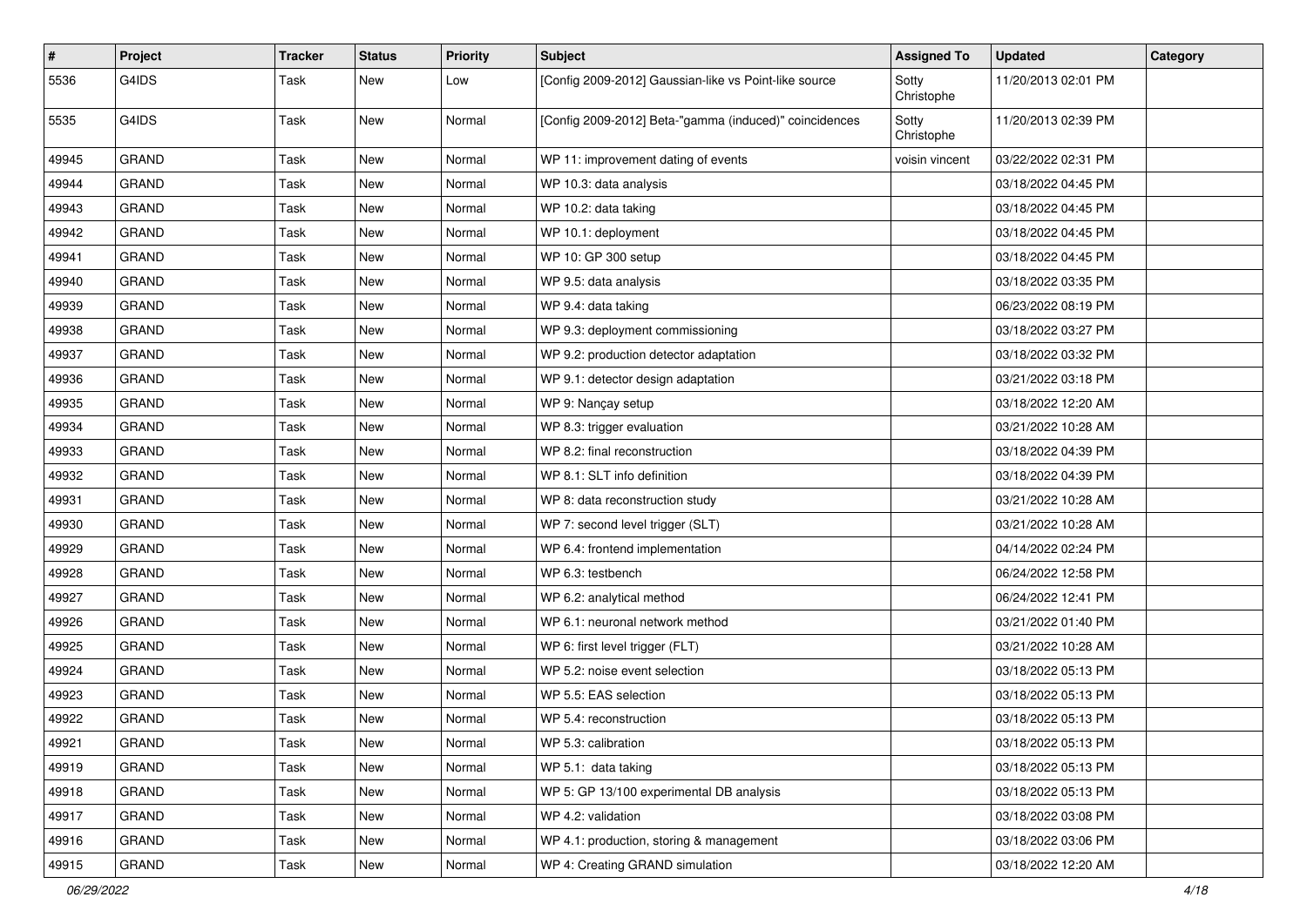| #     | Project       | <b>Tracker</b> | <b>Status</b> | <b>Priority</b> | Subject                                                                     | <b>Assigned To</b>   | <b>Updated</b>      | Category   |
|-------|---------------|----------------|---------------|-----------------|-----------------------------------------------------------------------------|----------------------|---------------------|------------|
| 49914 | <b>GRAND</b>  | Task           | <b>New</b>    | Normal          | WP 3.4: code distribution, software env.                                    |                      | 06/24/2022 01:41 PM |            |
| 49912 | <b>GRAND</b>  | Task           | New           | Normal          | WP 3.3: manage software infra : CI, quality, DB engine                      |                      | 03/18/2022 03:03 PM |            |
| 49911 | <b>GRAND</b>  | Task           | New           | Normal          | WP 3.2: calibration monotoring DB                                           |                      | 03/18/2022 05:13 PM |            |
| 49910 | <b>GRAND</b>  | Task           | <b>New</b>    | Normal          | WP 3.1: manage data event DB                                                |                      | 06/24/2022 01:55 PM |            |
| 49909 | <b>GRAND</b>  | Task           | <b>New</b>    | Normal          | WP 3: software infra and database                                           |                      | 06/24/2022 01:48 PM |            |
| 49908 | <b>GRAND</b>  | Task           | New           | Normal          | WP 1.3 : LPNHE WP coordination                                              | Martineau<br>Olivier | 03/20/2022 05:35 PM |            |
| 49906 | <b>GRAND</b>  | Task           | <b>New</b>    | Normal          | WP 1.1: finance                                                             |                      | 03/18/2022 05:13 PM |            |
| 49905 | <b>GRAND</b>  | <b>Task</b>    | <b>New</b>    | Normal          | WP 1: GRAND management                                                      |                      | 03/18/2022 05:13 PM |            |
| 49904 | <b>GRAND</b>  | Task           | <b>New</b>    | Normal          | WP 2.9: detector monotoring                                                 |                      | 03/18/2022 05:13 PM |            |
| 49903 | <b>GRAND</b>  | Task           | <b>New</b>    | Normal          | WP 2.8: detector calibration                                                |                      | 03/18/2022 05:13 PM |            |
| 49902 | <b>GRAND</b>  | Task           | <b>New</b>    | Normal          | WP 2.7: code quality and documentation                                      | Colley<br>Jean-Marc  | 03/18/2022 05:13 PM |            |
| 49901 | <b>GRAND</b>  | Task           | <b>New</b>    | Normal          | WP 2.6: common tools                                                        |                      | 03/18/2022 05:13 PM |            |
| 49900 | <b>GRAND</b>  | Task           | <b>New</b>    | Normal          | WP 2.5: reconstruction method                                               |                      | 03/18/2022 02:57 PM |            |
| 49899 | <b>GRAND</b>  | <b>Task</b>    | <b>New</b>    | Normal          | WP 2.4: antenna network simulation                                          |                      | 06/24/2022 02:48 PM |            |
| 49898 | <b>GRAND</b>  | Task           | <b>New</b>    | Normal          | WP 2.3: unit detector modeling and coding                                   |                      | 06/24/2022 02:11 PM |            |
| 49897 | <b>GRAND</b>  | Task           | <b>New</b>    | Normal          | WP 2.2: input output format fie                                             |                      | 03/18/2022 12:22 AM |            |
| 49896 | <b>GRAND</b>  | Task           | <b>New</b>    | Normal          | WP 2.1: software architecture and optimization                              |                      | 03/18/2022 05:13 PM |            |
| 49895 | <b>GRAND</b>  | Task           | <b>New</b>    | Normal          | WP 2: GRANDLIB modelization and software                                    |                      | 06/24/2022 02:48 PM |            |
| 51444 | <b>GRAND</b>  | Task           | <b>New</b>    | Normal          | WP 3.5: infra documentation                                                 |                      | 06/24/2022 01:50 PM | infra soft |
| 51442 | <b>GRAND</b>  | <b>Task</b>    | <b>New</b>    | Normal          | WP 4.3: workflow and scheduler                                              |                      | 06/24/2022 03:03 PM | infra soft |
| 51461 | <b>GRAND</b>  | Task           | <b>New</b>    | Normal          | WP 4.4: pipeline simulation                                                 |                      | 06/24/2022 03:13 PM | soft simu  |
| 9528  | <b>IGOSat</b> | Task           | New           | Normal          | phases projet                                                               |                      | 03/24/2015 03:58 PM |            |
| 9527  | <b>IGOSat</b> | <b>Task</b>    | New           | Normal          | (SAE / ODB) Réalisation de cartes électroniques pour le<br>satellite IGOSat |                      | 03/24/2015 03:52 PM |            |
| 9526  | <b>IGOSat</b> | Task           | <b>New</b>    | Normal          | (SCI) Electronique d'acquisition de l'instrument Scintillateur              |                      | 03/24/2015 03:50 PM |            |
| 9525  | <b>IGOSat</b> | Task           | <b>New</b>    | Normal          | (ODB / SCAO) Conception de la SCAO / Interfaçage avec<br><b>I'ODB</b>       |                      | 03/27/2015 10:11 AM |            |
| 9524  | <b>IGOSat</b> | Task           | New           | Normal          | (ODB) Logiciel de Vol                                                       |                      | 03/24/2015 03:41 PM |            |
| 9151  | <b>IGOSat</b> | Task           | New           | Normal          | (ODB) Code de simulation fonctionelle                                       |                      | 02/18/2015 05:13 PM |            |
| 9137  | <b>IGOSat</b> | Task           | New           | Normal          | (PRO) Phase C                                                               |                      | 03/24/2015 03:58 PM |            |
| 9136  | <b>IGOSat</b> | Task           | New           | Normal          | (PRO) Phase B                                                               |                      | 03/24/2015 03:58 PM |            |
| 9116  | <b>IGOSat</b> | Task           | Assigned      | Normal          | (STM) Conception mécanique                                                  |                      | 02/11/2015 03:43 PM |            |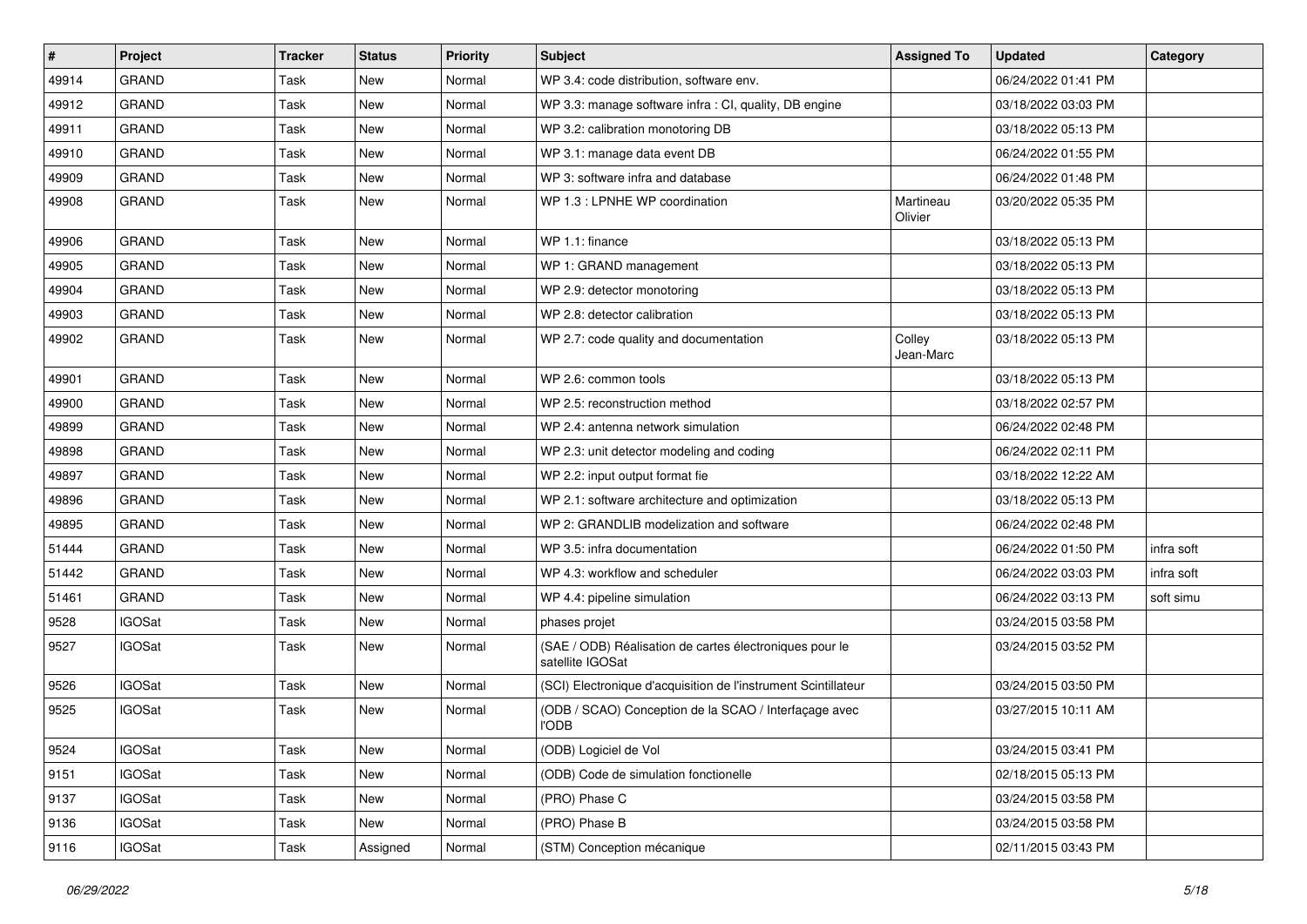| $\sharp$ | Project       | <b>Tracker</b> | <b>Status</b> | <b>Priority</b> | <b>Subject</b>                                                                                                 | <b>Assigned To</b>        | <b>Updated</b>      | Category |
|----------|---------------|----------------|---------------|-----------------|----------------------------------------------------------------------------------------------------------------|---------------------------|---------------------|----------|
| 9115     | <b>IGOSat</b> | Task           | Assigned      | Normal          | (SCI) Banc de test du scintillateur, simulations et estimation de<br>la dose reçue                             |                           | 02/11/2015 03:41 PM |          |
| 9111     | <b>IGOSat</b> | Task           | Assigned      | Normal          | (TEL) Mise en oeuvre de la carte de télécommunication                                                          |                           | 03/24/2015 03:36 PM |          |
| 9109     | <b>IGOSat</b> | Task           | Assigned      | Normal          | (SYS) Ingénierie système                                                                                       |                           | 02/11/2015 02:05 PM |          |
| 9108     | <b>IGOSat</b> | Task           | Assigned      | Normal          | (SCA) Modélisation de la boucle de contrôle SCAO                                                               |                           | 02/11/2015 02:00 PM |          |
| 9103     | <b>IGOSat</b> | Task           | Assigned      | Normal          | (SCI) Banc de test du scintillateur                                                                            |                           | 02/10/2015 06:48 PM |          |
| 9102     | <b>IGOSat</b> | Task           | Assigned      | Normal          | (SOL) Conception de la station sol                                                                             |                           | 02/10/2015 06:48 PM |          |
| 9101     | <b>IGOSat</b> | Task           | Assigned      | Normal          | (STM) Réalisation d'un modèle structurel et thermique                                                          |                           | 02/10/2015 06:48 PM |          |
| 9100     | <b>IGOSat</b> | Task           | Assigned      | Normal          | (SAE) Réalisation d'un banc de test du système d'alimentation<br>électrique                                    |                           | 02/10/2015 06:48 PM |          |
| 9099     | <b>IGOSat</b> | Task           | In progress   | Normal          | (PRO) Phase A                                                                                                  |                           | 03/24/2015 03:58 PM |          |
| 9098     | <b>IGOSat</b> | Task           | Assigned      | Normal          | (SCA) Capteurs d'attitude et Banc de Contrôle                                                                  |                           | 02/11/2015 01:57 PM |          |
| 44518    | IN2P3-Forge   | Bug            | In progress   | High            | find-user dialog much slower since migration                                                                   | <b>ROUET</b><br>Jean-René | 05/05/2021 02:28 PM |          |
| 36236    | IN2P3-Forge   | Support        | <b>New</b>    | High            | Synchronisation demandée pour un serveur Mercurial                                                             |                           | 04/13/2021 09:07 AM |          |
| 35994    | IN2P3-Forge   | Support        | New           | Normal          | Synchronisation demandée pour un serveur Mercurial                                                             |                           | 01/11/2019 03:10 PM |          |
| 9491     | JEM-EUSO      | Support        | <b>New</b>    | Normal          | need to access also to AWG Euso balloon documents                                                              |                           | 03/18/2015 03:36 PM |          |
| 7641     | KickSlot      | Feature        | In progress   | Normal          | Procédure perte mot de passe                                                                                   | Flieller Cyril            | 09/04/2014 02:55 PM |          |
| 48757    | LabInvent     | Feature        | New           | Immediate       | *** F - DIVERS TODO (à dispatcher)                                                                             | <b>Pallier Etienne</b>    | 01/19/2022 04:12 PM |          |
| 47957    | LabInvent     | Feature        | New           | Normal          | *** F - ENTITY - Les GROUPES (de User ou Materiel) :<br>Thématique, Métier, Projet, Site (+ Pole ou Service ?) |                           | 12/13/2021 11:12 AM |          |
| 47951    | LabInvent     | Feature        | <b>New</b>    | Normal          | *** F - Etiquettes & Imprimantes                                                                               |                           | 11/30/2021 01:42 PM |          |
| 47932    | LabInvent     | Feature        | <b>New</b>    | Normal          | *** F - DOC (documentation)                                                                                    |                           | 11/30/2021 01:10 PM |          |
| 47921    | LabInvent     | Feature        | New           | Immediate       | *** F - Framework CakePhp                                                                                      |                           | 12/02/2021 04:45 PM |          |
| 47895    | LabInvent     | Feature        | New           | Normal          | *** F - ENTITY - Documents attachés (à Materiel ou Suivi)                                                      |                           | 12/13/2021 11:09 AM |          |
| 47875    | LabInvent     | Feature        | <b>New</b>    | Urgent          | *** F - ENTITY GÉNÉRIQUE - Actions & Vues génériques (&<br>Refactorisation)                                    |                           | 12/01/2021 11:21 AM |          |
| 47869    | LabInvent     | Feature        | <b>New</b>    | Normal          | *** F - Tests                                                                                                  |                           | 12/06/2021 02:28 PM |          |
| 47866    | LabInvent     | Feature        | New           | Urgent          | *** F - Installation                                                                                           |                           | 12/13/2021 11:08 AM |          |
| 47865    | LabInvent     | Feature        | New           | Normal          | *** F - Configuration générale                                                                                 |                           | 12/13/2021 11:06 AM |          |
| 47864    | LabInvent     | Feature        | New           | Normal          | *** F - ENTITY - Autres                                                                                        |                           | 11/30/2021 12:57 PM |          |
| 47863    | LabInvent     | Feature        | New           | High            | *** F - ENTITY - Users                                                                                         |                           | 11/30/2021 03:43 PM |          |
| 47862    | LabInvent     | Feature        | New           | Normal          | *** F - ENTITY - Prets (de Materiel)                                                                           |                           | 12/13/2021 11:10 AM |          |
| 47861    | LabInvent     | Feature        | New           | Urgent          | *** F - ENTITY - Suivis (de Materiel ou User)                                                                  |                           | 12/13/2021 11:10 AM |          |
| 47860    | LabInvent     | Feature        | New           | Immediate       | *** F - ENTITY - Materiels                                                                                     |                           | 01/19/2022 03:51 PM |          |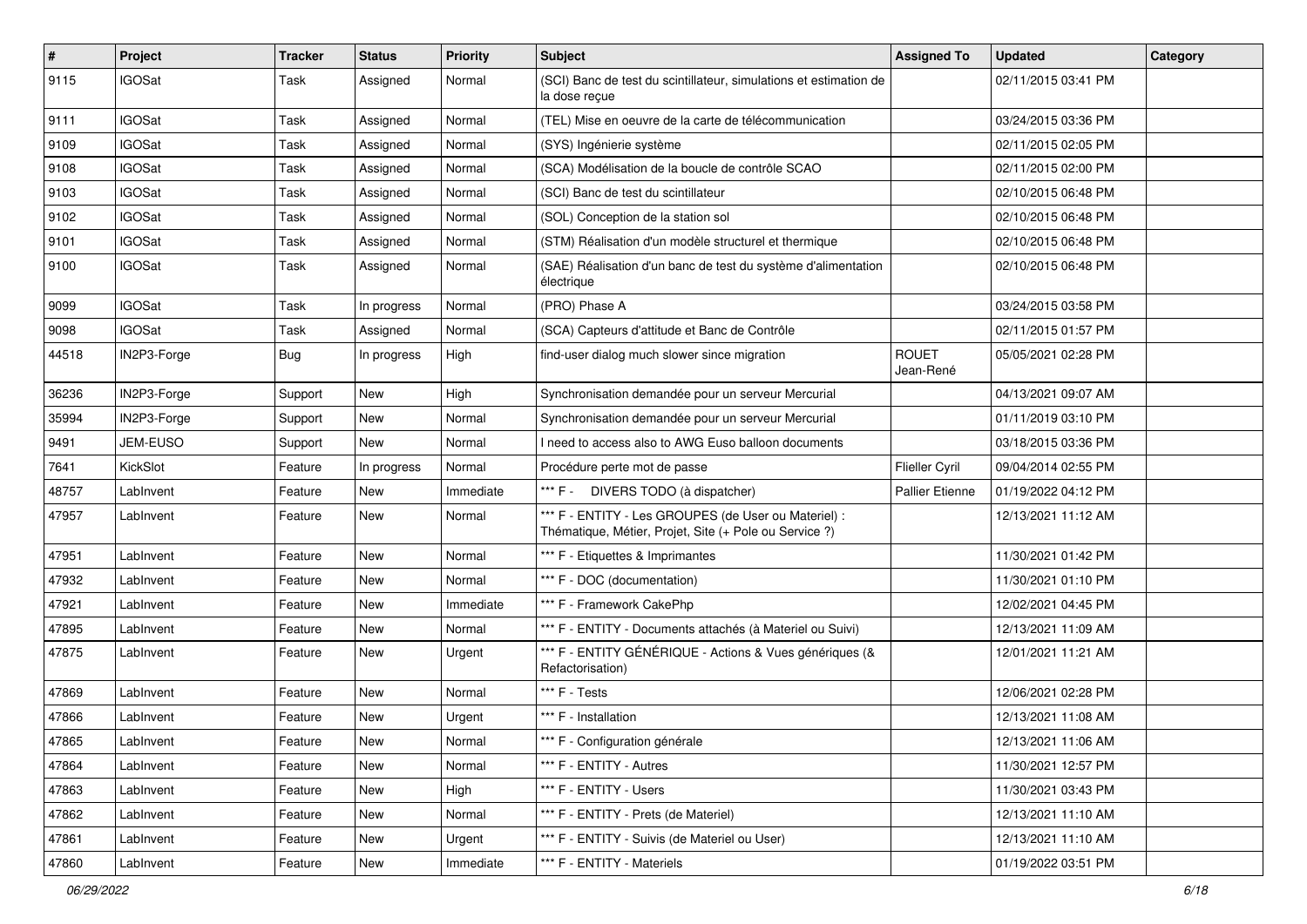| $\vert$ # | Project   | <b>Tracker</b> | <b>Status</b> | <b>Priority</b> | <b>Subject</b>                                                          | <b>Assigned To</b>     | <b>Updated</b>      | Category |
|-----------|-----------|----------------|---------------|-----------------|-------------------------------------------------------------------------|------------------------|---------------------|----------|
| 48758     | LabInvent | Task           | <b>New</b>    | Immediate       | Modifs demandées par C. Feugeade le 18/1/22                             | <b>Pallier Etienne</b> | 01/19/2022 04:22 PM |          |
| 48223     | LabInvent | Task           | <b>New</b>    | Normal          | instance perso (docker)                                                 |                        | 12/13/2021 11:08 AM |          |
| 48222     | LabInvent | Task           | <b>New</b>    | Normal          | (NEW func) Gérer Suivi d'un User                                        |                        | 12/13/2021 10:39 AM |          |
| 48005     | LabInvent | Task           | <b>New</b>    | Normal          | <b>Bugfix toutes les Deprecated Errors</b>                              |                        | 12/06/2021 02:37 PM |          |
| 47966     | LabInvent | Task           | <b>New</b>    | Normal          | Ajouter test Commande (avec devis joint)                                |                        | 11/30/2021 04:17 PM |          |
| 47962     | LabInvent | Task           | <b>New</b>    | Urgent          | (IRAP only) re-install inventirap avec php7                             |                        | 11/30/2021 03:17 PM |          |
| 47960     | LabInvent | Task           | <b>New</b>    | Immediate       | <b>CHAMPS</b>                                                           |                        | 01/19/2022 03:51 PM |          |
| 47959     | LabInvent | Task           | <b>New</b>    | Normal          | *** F - ENTITY - Fournisseurs                                           |                        | 11/30/2021 12:57 PM |          |
| 47958     | LabInvent | Task           | <b>New</b>    | Normal          | delete (generic)                                                        |                        | 11/30/2021 12:47 PM |          |
| 47954     | LabInvent | Task           | <b>New</b>    | Normal          | 1 - CREATED                                                             |                        | 11/30/2021 01:27 PM |          |
| 47953     | LabInvent | Task           | <b>New</b>    | Normal          | 2a - TOBEORDERED (optionnel)                                            |                        | 11/30/2021 01:27 PM |          |
| 47952     | LabInvent | Task           | <b>New</b>    | High            | Ecran d'accueil à restructurer                                          |                        | 11/30/2021 03:43 PM |          |
| 47950     | LabInvent | Task           | New           | Normal          | DB complète à mettre à jour                                             |                        | 11/30/2021 12:26 PM |          |
| 47947     | LabInvent | Task           | <b>New</b>    | High            | docker only                                                             |                        | 12/13/2021 11:07 AM |          |
| 47946     | LabInvent | Task           | New           | Normal          | classic only                                                            |                        | 12/03/2021 09:50 AM |          |
| 47945     | LabInvent | Task           | <b>New</b>    | Normal          | <b>ALL</b>                                                              |                        | 11/30/2021 12:23 PM |          |
| 47942     | LabInvent | Task           | <b>New</b>    | High            | index (generic)                                                         |                        | 11/30/2021 03:48 PM |          |
| 47937     | LabInvent | Task           | <b>New</b>    | High            | Read (index & view) (generic ?)                                         |                        | 11/30/2021 03:48 PM |          |
| 47936     | LabInvent | Task           | <b>New</b>    | High            | 3-4 - TBO & ARCHIVED                                                    |                        | 11/30/2021 03:43 PM |          |
| 47935     | LabInvent | Task           | <b>New</b>    | Normal          | 2b - VALIDATED                                                          |                        | 11/30/2021 01:27 PM |          |
| 47934     | LabInvent | Task           | <b>New</b>    | High            | LIFECYCLE (Status): CREATED => (TBO) => VALIDATED<br>=> TBA => ARCHIVED |                        | 11/30/2021 03:43 PM |          |
| 47930     | LabInvent | Task           | <b>New</b>    | Normal          | *** F - ENTITY - QrCode                                                 |                        | 11/30/2021 01:26 PM |          |
| 47927     | LabInvent | Task           | <b>New</b>    | High            | A gérer via fichier conf YAML                                           |                        | 11/30/2021 03:47 PM |          |
| 47926     | LabInvent | Task           | <b>New</b>    | High            | Instance DEMO docker - à installer sur hyp2 puis sur VM<br>pweb3        |                        | 12/13/2021 11:07 AM |          |
| 47925     | LabInvent | Task           | <b>New</b>    | Normal          | (après cakephp v4) Passer à Php 8                                       |                        | 11/30/2021 11:48 AM |          |
| 47924     | LabInvent | Task           | <b>New</b>    | Normal          | (après 3.9) Passer à v4                                                 |                        | 11/30/2021 11:48 AM |          |
| 47922     | LabInvent | Task           | <b>New</b>    | Immediate       | Passer directement à v3.LAST (3.10.1)                                   |                        | 12/02/2021 04:45 PM |          |
| 47914     | LabInvent | Task           | <b>New</b>    | High            | index (generic)                                                         |                        | 11/30/2021 03:50 PM |          |
| 47913     | LabInvent | Task           | <b>New</b>    | Normal          | ROLES (profils)                                                         |                        | 11/30/2021 01:39 PM |          |
| 47912     | LabInvent | Task           | <b>New</b>    | High            | (VUE) Elements et Helper                                                |                        | 11/30/2021 03:51 PM |          |
| 47911     | LabInvent | Task           | <b>New</b>    | Normal          | Create/Update (add_edit generic)                                        |                        | 11/30/2021 11:04 AM |          |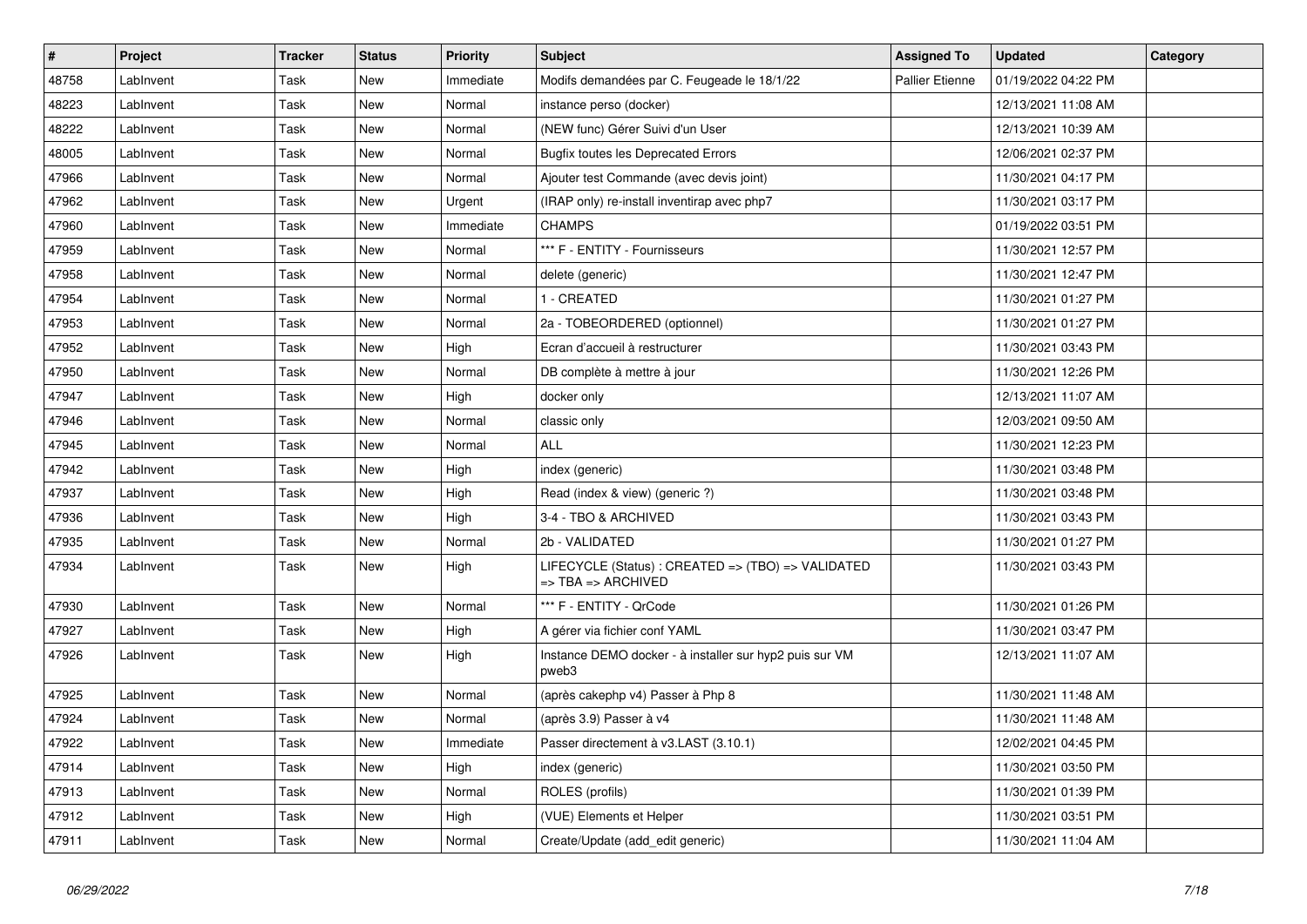| #     | Project   | <b>Tracker</b> | <b>Status</b> | <b>Priority</b> | <b>Subject</b>                                                                            | <b>Assigned To</b> | <b>Updated</b>      | Category |
|-------|-----------|----------------|---------------|-----------------|-------------------------------------------------------------------------------------------|--------------------|---------------------|----------|
| 47907 | LabInvent | Task           | <b>New</b>    | Normal          | *** F - Config YAML (champs materiels) : champs obligatoires,<br>recommandés, ou readonly |                    | 11/30/2021 01:25 PM |          |
| 47906 | LabInvent | Task           | New           | Urgent          | Champs virtuels                                                                           |                    | 11/30/2021 03:50 PM |          |
| 47905 | LabInvent | Task           | <b>New</b>    | Urgent          | Read (index & view) (generic)                                                             |                    | 12/01/2021 11:21 AM |          |
| 47903 | LabInvent | Task           | <b>New</b>    | Urgent          | Rappels automatiques pour les suivis récurrents (périodiques)                             |                    | 12/01/2021 11:17 AM |          |
| 47901 | LabInvent | Task           | <b>New</b>    | Urgent          | Read (view & index)                                                                       |                    | 12/01/2021 11:17 AM |          |
| 47899 | LabInvent | Task           | <b>New</b>    | Urgent          | view (generic)                                                                            |                    | 12/01/2021 11:21 AM |          |
| 47897 | LabInvent | Task           | New           | High            | *** F - Stats (Users)                                                                     |                    | 11/30/2021 03:48 PM |          |
| 47893 | LabInvent | Task           | <b>New</b>    | Normal          | Views                                                                                     |                    | 11/30/2021 01:21 PM |          |
| 47890 | LabInvent | Task           | <b>New</b>    | High            | Commander (demande achat)                                                                 |                    | 01/19/2022 03:48 PM |          |
| 47889 | LabInvent | Task           | <b>New</b>    | Normal          | Changer statut - setStatusTo*()                                                           |                    | 11/30/2021 01:19 PM |          |
| 47886 | LabInvent | Task           | <b>New</b>    | Urgent          | Notifications                                                                             |                    | 11/30/2021 03:45 PM |          |
| 47885 | LabInvent | Task           | New           | Normal          | filtrage (voir formulaire index)                                                          |                    | 11/30/2021 01:30 PM |          |
| 47884 | LabInvent | Task           | <b>New</b>    | High            | partitionnement par Site (besoin IP2I/LMA)                                                |                    | 11/30/2021 03:43 PM |          |
| 47883 | LabInvent | Task           | <b>New</b>    | Normal          | formulaire de recherche multi-critères                                                    |                    | 11/30/2021 01:30 PM |          |
| 47882 | LabInvent | Task           | New           | High            | Delete - delete                                                                           |                    | 11/30/2021 03:42 PM |          |
| 47881 | LabInvent | Task           | <b>New</b>    | High            | Read - view                                                                               |                    | 11/30/2021 03:42 PM |          |
| 47880 | LabInvent | Task           | <b>New</b>    | Normal          | Read - index                                                                              |                    | 11/30/2021 01:16 PM |          |
| 47879 | LabInvent | Task           | <b>New</b>    | High            | Create/Update - add_edit                                                                  |                    | 11/30/2021 03:42 PM |          |
| 47878 | LabInvent | Task           | <b>New</b>    | High            | Autres                                                                                    |                    | 11/30/2021 03:44 PM |          |
| 47877 | LabInvent | Task           | New           | High            | find (search)                                                                             |                    | 11/30/2021 03:43 PM |          |
| 47876 | LabInvent | Task           | <b>New</b>    | High            | CRUD                                                                                      |                    | 11/30/2021 03:42 PM |          |
| 47874 | LabInvent | Task           | <b>New</b>    | Urgent          | <b>Stats</b>                                                                              |                    | 11/30/2021 03:44 PM |          |
| 47873 | LabInvent | Task           | <b>New</b>    | Normal          | Model (Entity & Table)                                                                    |                    | 12/01/2021 09:37 AM |          |
| 47872 | LabInvent | Task           | <b>New</b>    | High            | Actions & Vues                                                                            |                    | 11/30/2021 03:42 PM |          |
| 47871 | LabInvent | Task           | New           | Normal          | Autorisations                                                                             |                    | 11/30/2021 01:29 PM |          |
| 47870 | LabInvent | Task           | <b>New</b>    | Normal          | Tests (Materiels)                                                                         |                    | 11/30/2021 03:38 PM |          |
| 47868 | LabInvent | Task           | <b>New</b>    | Normal          | *** F - Super Entité (AppController, AppTable)                                            |                    | 11/30/2021 01:34 PM |          |
| 47867 | LabInvent | Task           | New           | High            | *** F - Autorisations (Users)                                                             |                    | 11/30/2021 03:47 PM |          |
| 35692 | Lavoisier | Bug            | New           | Normal          | namespace not removed for a given use-case                                                |                    | 11/27/2018 05:35 PM |          |
| 8379  | Lavoisier | <b>Bug</b>     | New           | Normal          | NullPointerException at startup                                                           |                    | 10/28/2014 04:49 PM |          |
| 8217  | Lavoisier | <b>Bug</b>     | New           | Normal          | Logo demo view seems broken                                                               |                    | 10/13/2014 02:06 PM |          |
| 8055  | Lavoisier | <b>Bug</b>     | New           | Normal          | view "debug" fails when Lavoisier is installed in a directory with<br>special character   |                    | 09/19/2014 05:02 PM |          |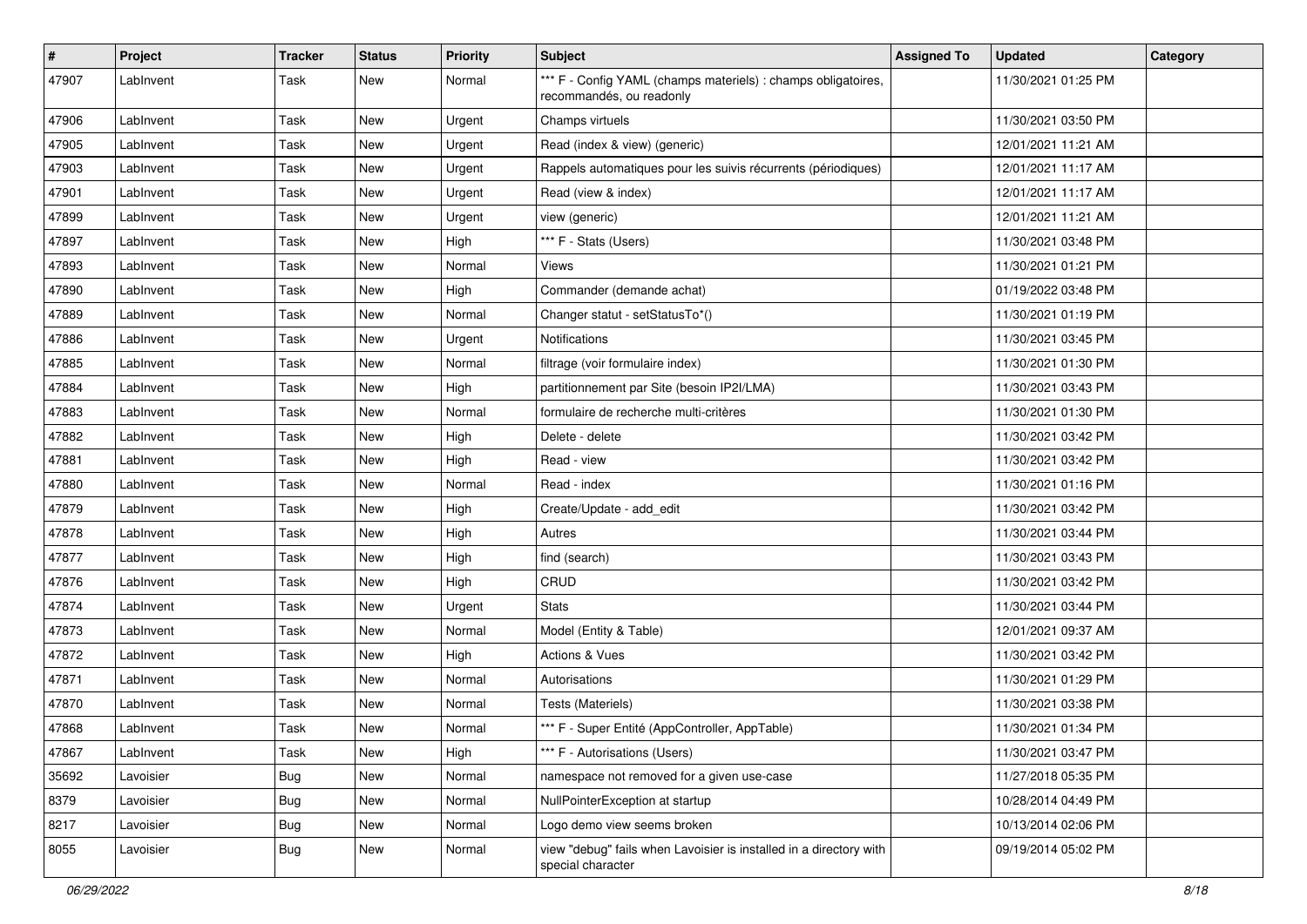| $\pmb{\#}$ | Project   | <b>Tracker</b> | <b>Status</b> | <b>Priority</b> | <b>Subject</b>                                                                          | <b>Assigned To</b> | <b>Updated</b>      | Category |
|------------|-----------|----------------|---------------|-----------------|-----------------------------------------------------------------------------------------|--------------------|---------------------|----------|
| 37910      | Lavoisier | Feature        | New           | High            | do not log AdaptorException when they are already sent to the<br>user                   |                    | 07/25/2019 09:41 AM |          |
| 37461      | Lavoisier | Feature        | New           | Normal          | add support for jdk 11                                                                  |                    | 04/25/2019 01:53 PM |          |
| 34801      | Lavoisier | Feature        | New           | Normal          | add support for attribute @if in element view/variable                                  |                    | 07/31/2018 12:57 PM |          |
| 11484      | Lavoisier | Feature        | <b>New</b>    | Low             | improve command "lavoisier-upgrade.sh"                                                  |                    | 04/10/2018 11:06 AM |          |
| 9799       | Lavoisier | Feature        | New           | Normal          | esxl function missing : add-duration                                                    |                    | 04/30/2015 11:00 AM |          |
| 9704       | Lavoisier | Feature        | <b>New</b>    | Normal          | add option --override to lavoisier-upgrade.sh                                           |                    | 04/15/2015 10:07 AM |          |
| 8132       | Lavoisier | Feature        | <b>New</b>    | Normal          | support attribute @first-child-attributes in <element></element>                        |                    | 09/30/2014 04:28 PM |          |
| 7811       | Lavoisier | Feature        | New           | Normal          | support server-side argument validation with XPath                                      |                    | 07/30/2014 05:05 PM |          |
| 7460       | Lavoisier | Feature        | <b>New</b>    | High            | support HTTP proxy                                                                      |                    | 02/17/2015 01:04 PM |          |
| 9623       | Lavoisier | <b>Bug</b>     | New           | Normal          | SynchronousCacheConnector stays in building state until the<br>calling view is finished |                    | 04/01/2015 06:21 PM | Adaptors |
| 5477       | Lavoisier | Bug            | Assigned      | Normal          | problem avec HTMLSerializer                                                             | Lequeux Olivier    | 11/15/2013 11:25 AM | Adaptors |
| 11915      | Lavoisier | Feature        | <b>New</b>    | Normal          | change the parameters of plugin ChartRenderer                                           |                    | 02/05/2016 12:25 PM | Adaptors |
| 10315      | Lavoisier | Feature        | New           | Normal          | Index size of IndexedFileCache plugin is limited by the max<br>number of inodes         |                    | 07/07/2015 10:12 AM | Adaptors |
| 9778       | Lavoisier | Feature        | <b>New</b>    | Normal          | support cookies in HTTPConnector                                                        |                    | 04/28/2015 01:39 PM | Adaptors |
| 9607       | Lavoisier | Feature        | <b>New</b>    | Normal          | Add SAML 2.0 support in Lavoisier                                                       |                    | 04/01/2015 11:32 AM | Adaptors |
| 9560       | Lavoisier | Feature        | New           | Normal          | SurroundSerializer should ignore header lines (starting with<br>$<$ ?)                  |                    | 03/30/2015 10:17 AM | Adaptors |
| 9559       | Lavoisier | Feature        | <b>New</b>    | Normal          | develop a TextRenderer plugin                                                           |                    | 03/30/2015 10:15 AM | Adaptors |
| 9467       | Lavoisier | Feature        | <b>New</b>    | Normal          | improve flexibility of JSONRenderer                                                     |                    | 03/16/2015 01:54 PM | Adaptors |
| 8260       | Lavoisier | Feature        | New           | Normal          | develop plugin ElementProcessor                                                         |                    | 10/17/2014 07:10 PM | Adaptors |
| 8259       | Lavoisier | Feature        | <b>New</b>    | Normal          | support parameter "renderer" in ZipRenderer and<br>GZipRenderer                         |                    | 10/17/2014 07:08 PM | Adaptors |
| 8240       | Lavoisier | Feature        | <b>New</b>    | Normal          | LDAPConnector/LDIFSerializer should generate data in DSML<br>format                     |                    | 10/15/2014 06:02 PM | Adaptors |
| 7649       | Lavoisier | Feature        | <b>New</b>    | Normal          | develop a XMLTemplateProcessor plugin                                                   |                    | 07/04/2014 05:52 PM | Adaptors |
| 6864       | Lavoisier | Feature        | New           | Low             | support IP v6 in adaptor IPAddressAuthenticator                                         | Schwarz Lionel     | 04/15/2014 02:11 PM | Adaptors |
| 6687       | Lavoisier | Feature        | New           | Low             | develop a CronTrigger                                                                   |                    | 03/27/2014 04:36 PM | Adaptors |
| 6360       | Lavoisier | Feature        | <b>New</b>    | Low             | develop a EntriesProcessor (or a EntriesRenderer)                                       |                    | 03/05/2014 03:22 PM | Adaptors |
| 5009       | Lavoisier | Feature        | New           | Low             | <b>ICalRenderer</b>                                                                     |                    | 01/21/2014 06:02 PM | Adaptors |
| 5008       | Lavoisier | Feature        | New           | Low             | lCalSerializer                                                                          |                    | 01/21/2014 06:01 PM | Adaptors |
| 4934       | Lavoisier | Feature        | New           | Low             | implement some additional cache adaptors                                                |                    | 02/07/2014 04:59 PM | Adaptors |
| 4906       | Lavoisier | Feature        | New           | Low             | XPath2SQLTemplate: add support for SQL functions                                        |                    | 03/24/2014 10:26 AM | Adaptors |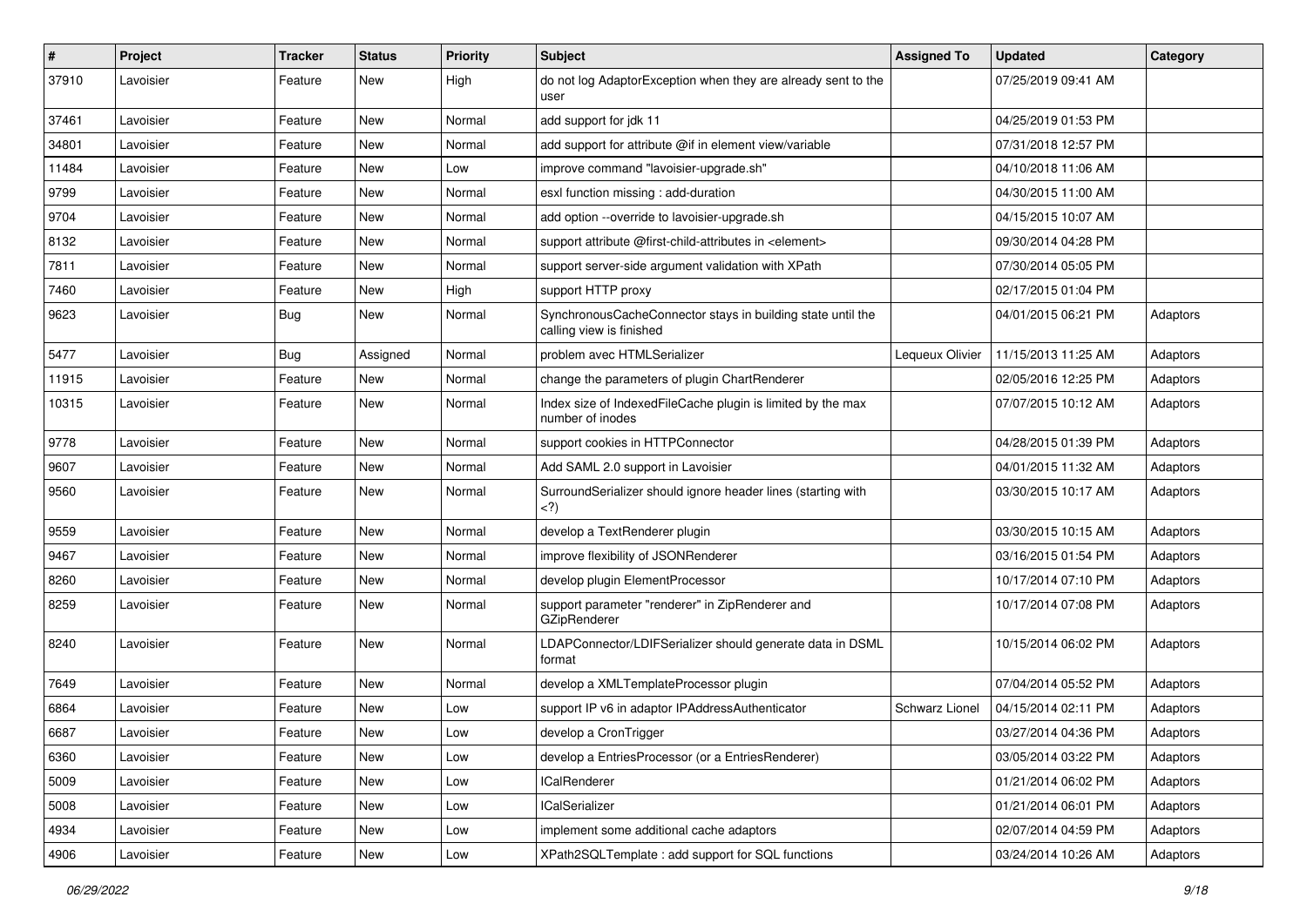| #     | Project   | <b>Tracker</b> | <b>Status</b> | <b>Priority</b> | <b>Subject</b>                                                                                    | <b>Assigned To</b> | <b>Updated</b>      | Category     |
|-------|-----------|----------------|---------------|-----------------|---------------------------------------------------------------------------------------------------|--------------------|---------------------|--------------|
| 4905  | Lavoisier | Feature        | New           | Low             | XPath2SQLTemplate: add support for XPath functions                                                |                    | 03/24/2014 10:26 AM | Adaptors     |
| 4904  | Lavoisier | Feature        | <b>New</b>    | Low             | XPath2SQLTemplate : add support for ORDER BY                                                      |                    | 03/24/2014 10:26 AM | Adaptors     |
| 4871  | Lavoisier | Feature        | New           | Low             | ExcelSerializer                                                                                   |                    | 03/24/2014 10:26 AM | Adaptors     |
| 4870  | Lavoisier | Feature        | New           | Low             | BinarySerializer                                                                                  |                    | 03/24/2014 10:26 AM | Adaptors     |
| 4867  | Lavoisier | Feature        | <b>New</b>    | Low             | ScalaProcessor                                                                                    |                    | 03/24/2014 10:26 AM | Adaptors     |
| 4866  | Lavoisier | Feature        | New           | Low             | <b>XQueryConnector</b>                                                                            |                    | 03/24/2014 10:26 AM | Adaptors     |
| 4865  | Lavoisier | Feature        | <b>New</b>    | Low             | support remote connection in JMXConnector                                                         |                    | 03/24/2014 10:26 AM | Adaptors     |
| 4863  | Lavoisier | Feature        | New           | Low             | YAMLRenderer                                                                                      |                    | 03/24/2014 10:26 AM | Adaptors     |
| 9496  | Lavoisier | Feature        | New           | High            | upgrade to more recent version of JSW                                                             |                    | 03/18/2015 06:34 PM | <b>Build</b> |
| 7566  | Lavoisier | Bug            | <b>New</b>    | Low             | fields of view "form" are disabled when they have default value                                   |                    | 06/27/2014 04:53 PM | Console      |
| 7465  | Lavoisier | <b>Bug</b>     | <b>New</b>    | Normal          | fix all the relative URL used by the web console                                                  |                    | 06/17/2014 04:57 PM | Console      |
| 9622  | Lavoisier | Feature        | <b>New</b>    | Normal          | add links to fallback views into view "dependencies"                                              |                    | 04/01/2015 06:19 PM | Console      |
| 9086  | Lavoisier | Feature        | New           | High            | enable refreshing all notifiable caches with one single click                                     |                    | 02/09/2015 12:37 PM | Console      |
| 7464  | Lavoisier | Feature        | New           | Normal          | replace XSL with HTML template in web console                                                     |                    | 06/17/2014 04:55 PM | Console      |
| 7325  | Lavoisier | Feature        | <b>New</b>    | Normal          | support filtering dependencies graph by categories                                                |                    | 06/04/2014 05:14 PM | Console      |
| 5442  | Lavoisier | Feature        | New           | Low             | create a view 'stoppoint'                                                                         | Lequeux Olivier    | 10/29/2013 05:02 PM | Console      |
| 8380  | Lavoisier | Bug            | New           | Normal          | remove attribute @evaluated from generated adaptors<br>documentation                              |                    | 10/28/2014 04:51 PM | Doc          |
| 30741 | Lavoisier | Feature        | <b>New</b>    | Low             | add research button on web site                                                                   |                    | 04/04/2018 10:53 AM | Doc          |
| 30735 | Lavoisier | Feature        | New           | Low             | write documentation about the admin web console                                                   |                    | 04/04/2018 10:52 AM | <b>Doc</b>   |
| 5051  | Lavoisier | Support        | New           | Normal          | Explain cache trigger workflow                                                                    | Lequeux Olivier    | 09/13/2013 10:36 AM | Doc          |
| 33857 | Lavoisier | <b>Bug</b>     | <b>New</b>    | Normal          | post-processors namespace mapping must be defined in view                                         |                    | 06/18/2018 01:29 PM | Engine       |
| 41294 | Lavoisier | Feature        | <b>New</b>    | High            | add support for attribute @null in namespace<br>http://software.in2p3.fr/lavoisier/tables.xsd     | Reynaud<br>Sylvain | 09/25/2020 03:38 PM | Engine       |
| 33350 | Lavoisier | Feature        | <b>New</b>    | Low             | add a XPath function multireplace()                                                               |                    | 05/31/2018 03:49 PM | Engine       |
| 27576 | Lavoisier | Feature        | <b>New</b>    | Normal          | add a parameter "priority" on WhenCreatedTrigger                                                  |                    | 02/02/2018 03:18 PM | Engine       |
| 27570 | Lavoisier | Feature        | New           | Normal          | Notified Trigger should bypass attribute @ignore-during                                           |                    | 02/02/2018 03:05 PM | Engine       |
| 9624  | Lavoisier | Feature        | New           | Normal          | when cache is empty and being built, user queries should be<br>waiting for it rather than failing |                    | 04/01/2015 06:30 PM | Engine       |
| 9606  | Lavoisier | Feature        | New           | High            | add attribute @encoding to element <connector></connector>                                        |                    | 03/31/2015 06:29 PM | Engine       |
| 9564  | Lavoisier | Feature        | New           | Normal          | reorganize <pre-renderer> section</pre-renderer>                                                  |                    | 03/30/2015 10:37 AM | Engine       |
| 9562  | Lavoisier | Feature        | New           | Normal          | re-implement <pre-renderers> in streaming mode</pre-renderers>                                    |                    | 03/30/2015 10:32 AM | Engine       |
| 8405  | Lavoisier | Feature        | New           | Normal          | implement XPath function choose not null(arg1, arg2)                                              |                    | 10/30/2014 02:21 PM | Engine       |
| 8404  | Lavoisier | Feature        | New           | Normal          | support parameters in <pre-renderers></pre-renderers>                                             |                    | 10/30/2014 11:03 AM | Engine       |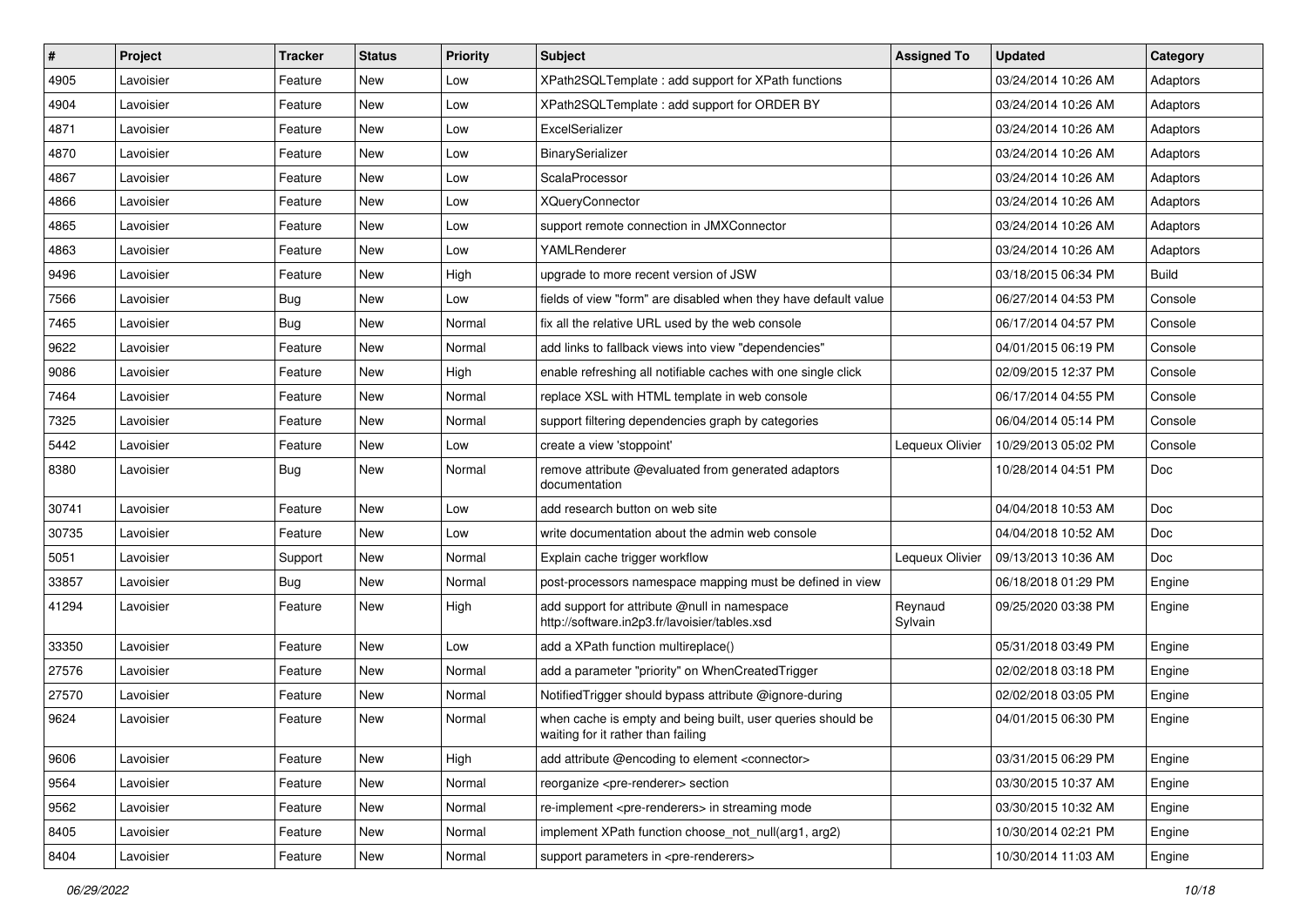| ∦     | Project         | <b>Tracker</b> | <b>Status</b> | <b>Priority</b> | <b>Subject</b>                                                                                                            | <b>Assigned To</b> | <b>Updated</b>      | Category                       |
|-------|-----------------|----------------|---------------|-----------------|---------------------------------------------------------------------------------------------------------------------------|--------------------|---------------------|--------------------------------|
| 8258  | Lavoisier       | Feature        | New           | Normal          | add attribute @default to <renderers></renderers>                                                                         |                    | 10/17/2014 07:07 PM | Engine                         |
| 8241  | Lavoisier       | Feature        | <b>New</b>    | Normal          | improve dropdown list of view "form"                                                                                      |                    | 10/15/2014 06:05 PM | Engine                         |
| 7619  | Lavoisier       | Feature        | New           | Normal          | replace @INCLUDES with #include in properties files                                                                       |                    | 07/04/2014 11:17 AM | Engine                         |
| 7461  | Lavoisier       | Feature        | New           | High            | add XPath function url()                                                                                                  |                    | 02/17/2015 01:04 PM | Engine                         |
| 6353  | Lavoisier       | Feature        | <b>New</b>    | Low             | support new parameter type "Language"                                                                                     |                    | 03/24/2014 10:40 AM | Engine                         |
| 6325  | Lavoisier       | Feature        | New           | Low             | enable limiting the maximum output size                                                                                   |                    | 03/24/2014 10:40 AM | Engine                         |
| 6303  | Lavoisier       | Feature        | <b>New</b>    | Low             | support attributes @package and @id on <config></config>                                                                  |                    | 03/24/2014 10:31 AM | Engine                         |
| 6260  | Lavoisier       | Feature        | New           | Low             | support introspection of view-template                                                                                    |                    | 03/24/2014 10:40 AM | Engine                         |
| 5558  | Lavoisier       | Feature        | New           | Low             | add XPath function build_xpath()                                                                                          |                    | 11/29/2013 09:58 AM | Engine                         |
| 5090  | Lavoisier       | Feature        | <b>New</b>    | Low             | add new adaptor type : <writer></writer>                                                                                  |                    | 03/24/2014 10:26 AM | Engine                         |
| 7463  | Lavoisier       | Feature        | New           | Normal          | add attribute tpl:url.                                                                                                    |                    | 06/17/2014 04:54 PM | <b>HTML Template</b><br>Engine |
| 32928 | Lavoisier       | Feature        | <b>New</b>    | Normal          | support enumeration in route.properties                                                                                   |                    | 05/18/2018 02:23 PM | Service                        |
| 5525  | Lavoisier       | Feature        | Assigned      | Low             | enable configuring trust-store with a directory                                                                           | Schwarz Lionel     | 11/19/2013 03:16 PM | Service                        |
| 20738 | Lavoisier       | Bug            | <b>New</b>    | Low             | Stacktrace                                                                                                                |                    | 08/30/2017 10:39 AM | Stacktrace                     |
| 29154 | Lavoisier       | Bug            | New           | Normal          | wrong context when mixing <element-create-as-parent> and<br/><element-create></element-create></element-create-as-parent> | Reynaud<br>Sylvain | 03/06/2018 11:09 AM | <b>XML Template</b><br>Engine  |
| 27459 | Lavoisier       | <b>Bug</b>     | <b>New</b>    | Normal          | namespace disappear when root node is renamed                                                                             | Reynaud<br>Sylvain | 01/31/2018 02:44 PM | <b>XML Template</b><br>Engine  |
| 26766 | Lavoisier       | <b>Bug</b>     | <b>New</b>    | Low             | prefix-namespace mapping is moved to the wrong node                                                                       | Reynaud<br>Sylvain | 01/03/2018 05:32 PM | <b>XML Template</b><br>Engine  |
| 11100 | Lavoisier       | Bug            | <b>New</b>    | Normal          | <element-ignore> should not remove the namespace<br/>declaration (xmlns)</element-ignore>                                 |                    | 10/16/2015 01:48 PM | <b>XML Template</b><br>Engine  |
| 26907 | Lavoisier       | Feature        | <b>New</b>    | Normal          | implement XPath function format-number()                                                                                  |                    | 01/10/2018 03:18 PM | <b>XML Template</b><br>Engine  |
| 9563  | Lavoisier       | Feature        | <b>New</b>    | Normal          | support <elements-ignore> into <element-create-as-parent></element-create-as-parent></elements-ignore>                    |                    | 03/30/2015 10:30 AM | <b>XML Template</b><br>Engine  |
| 8817  | Lavoisier       | Feature        | <b>New</b>    | Normal          | develop a XML template optimizer                                                                                          |                    | 12/19/2014 05:10 PM | <b>XML Template</b><br>Engine  |
| 8261  | Lavoisier       | Feature        | <b>New</b>    | Normal          | support attribute @out-xpath on <element></element>                                                                       |                    | 10/17/2014 07:15 PM | <b>XML Template</b><br>Engine  |
| 8172  | Lavoisier       | Feature        | New           | Normal          | support XPath function append()                                                                                           |                    | 10/06/2014 10:43 AM | <b>XML Template</b><br>Engine  |
| 17192 | LC <sub>2</sub> | <b>Bug</b>     | Assigned      | Normal          | The channel 1 is wrongly displayed as 0 even if correctly used                                                            | Lafage Vincent     | 03/16/2017 05:18 PM |                                |
| 2373  | LC2             | Bug            | Assigned      | Low             | Test of responsivity                                                                                                      | Lafage Vincent     | 12/20/2011 03:50 PM |                                |
| 1253  | LC <sub>2</sub> | <b>Bug</b>     | Assigned      | Low             | use / harden checks of getline                                                                                            | Lafage Vincent     | 01/17/2011 01:32 PM |                                |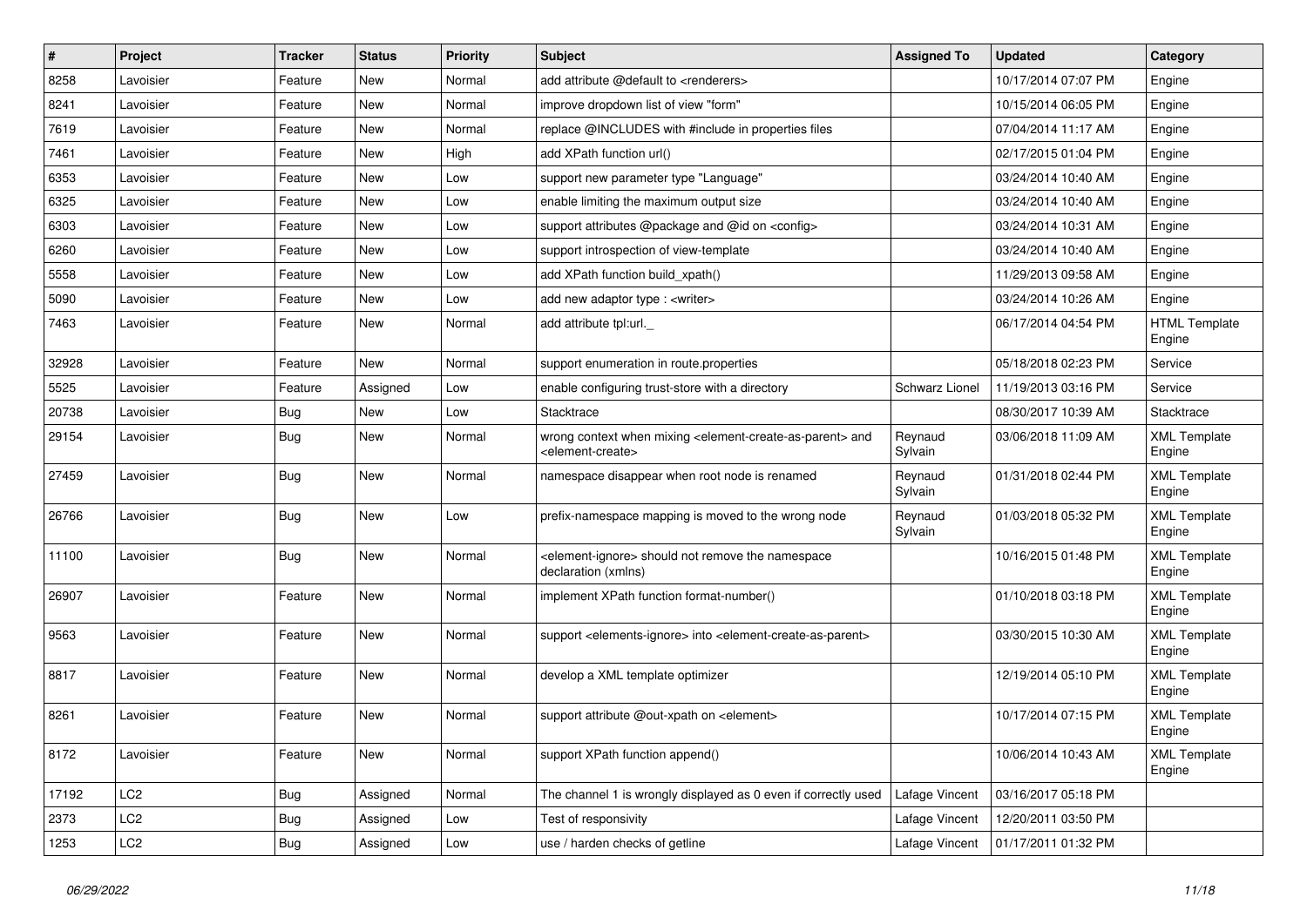| #     | Project                           | Tracker    | <b>Status</b> | <b>Priority</b> | Subject                                                                                                    | <b>Assigned To</b>  | <b>Updated</b>      | Category                  |
|-------|-----------------------------------|------------|---------------|-----------------|------------------------------------------------------------------------------------------------------------|---------------------|---------------------|---------------------------|
| 1252  | LC <sub>2</sub>                   | <b>Bug</b> | Assigned      | Low             | What is the proper Parsing Algorithm?                                                                      | Lafage Vincent      | 01/17/2011 11:34 AM |                           |
| 1235  | LC <sub>2</sub>                   | Bug        | Assigned      | Low             | shared-lib-calls-exit                                                                                      | Lafage Vincent      | 01/13/2011 12:16 AM |                           |
| 8369  | LC <sub>2</sub>                   | Feature    | New           | Normal          | Standardize by relying on GNU getopt instead of proprietary<br>cmdline                                     | Lafage Vincent      | 10/27/2014 07:06 PM |                           |
| 8099  | LC <sub>2</sub>                   | Feature    | New           | High            | Add business rule forbidding empty CRT-DSP configuration (at   Lafage Vincent<br>least 1 manu per CRT DSP) |                     | 10/27/2014 07:00 PM |                           |
| 2431  | LC <sub>2</sub>                   | Feature    | Assigned      | Normal          | Enforce stricter checks on startup precondition                                                            | Lafage Vincent      | 02/03/2012 09:54 PM |                           |
| 2118  | LC <sub>2</sub>                   | Feature    | New           | Low             | Prepare the Command Line Interface of validator to parse<br>rdRam                                          | Lafage Vincent      | 10/20/2011 04:20 PM |                           |
| 2112  | LC <sub>2</sub>                   | Feature    | New           | Low             | Rorc lib                                                                                                   |                     | 04/08/2013 06:11 PM |                           |
| 2076  | LC2                               | Feature    | New           | Low             | Finer grained report for boot Crocus script                                                                |                     | 10/11/2011 02:18 PM |                           |
| 1255  | LC <sub>2</sub>                   | Feature    | Assigned      | Low             | Provide proper Shared-Object name to libraries                                                             | Lafage Vincent      | 01/17/2011 01:39 PM |                           |
| 1254  | LC <sub>2</sub>                   | Feature    | Assigned      | Low             | Add Tooltip for the three LC2 modes                                                                        | Lafage Vincent      | 01/17/2011 01:34 PM |                           |
| 1232  | LC <sub>2</sub>                   | Feature    | Assigned      | Low             | Include parseCrocusVersion in the Crocus Thread                                                            | Lafage Vincent      | 01/12/2011 12:18 AM |                           |
| 1231  | LC <sub>2</sub>                   | Feature    | Assigned      | Low             | Include boot in the Crocus Thread                                                                          | Lafage Vincent      | 01/12/2011 12:16 AM |                           |
| 1156  | LC2                               | Feature    | Assigned      | High            | query Marc Status generation & validation options                                                          | Lafage Vincent      | 12/07/2010 04:54 PM |                           |
| 1258  | LC <sub>2</sub>                   | Support    | Assigned      | Low             | Better report of mute FRT                                                                                  | Lafage Vincent      | 09/18/2012 06:15 PM |                           |
| 2109  | <b>LPC Service Informatique</b>   | Support    | New           | Low             | imprimantes                                                                                                | Jammes<br>Fabrice   | 10/19/2011 10:12 AM |                           |
| 11561 | LST stereo trigger study          | Task       | New           | Normal          | Small-scale MC production for testing the effect of LST-MST<br>stereo trigger                              | Hrupec Dario        | 04/15/2016 03:34 PM |                           |
| 11452 | LSTCam low-level data<br>analysis | Task       | <b>New</b>    | High            | Definition of LST mini-camera tests                                                                        | Nakajima<br>Daisuke | 05/31/2018 04:54 PM |                           |
| 31881 | Narval Standalone                 | Feature    | New           | Normal          | Logs de l'instance                                                                                         | Théo Le Guen        | 04/24/2018 03:59 PM |                           |
| 35044 | operations-portal-users           | Feature    | New           | Normal          | New ROD dashboard                                                                                          |                     | 09/20/2018 10:42 AM | Dashboard                 |
| 23257 | operations-portal-users           | Bug        | <b>New</b>    | Normal          | Downtime notification admin page                                                                           |                     | 10/25/2017 03:57 PM | Downtime<br>Notification  |
| 35045 | operations-portal-users           | Feature    | New           | Normal          | Tasks for the release                                                                                      |                     | 09/20/2018 10:48 AM | Others                    |
| 597   | Oval                              | Feature    | New           | Normal          | YAML comme langage de configuration?                                                                       |                     | 05/11/2010 01:36 PM |                           |
| 1083  | Oval                              | <b>Bug</b> | New           | Immediate       | oval log -gui                                                                                              |                     | 11/16/2010 11:45 AM | Command Line<br>Interface |
| 1082  | Oval                              | Bug        | New           | Low             | NO DIFF                                                                                                    |                     | 11/16/2010 11:44 AM | Command Line<br>Interface |
| 905   | Oval                              | Bug        | New           | Urgent          | Use of parenthesis in diffline regular expression                                                          | Chamont David       | 09/14/2010 06:17 PM | Diff command              |
| 33    | Oval                              | Feature    | New           | Normal          | Support for gzipped ref files                                                                              | Chamont David       | 02/16/2009 07:23 PM | Diff command              |
| 32    | Oval                              | Bug        | New           | Normal          | Write a more detailed configuration doc                                                                    | Chamont David       | 02/16/2009 07:18 PM | Documentation             |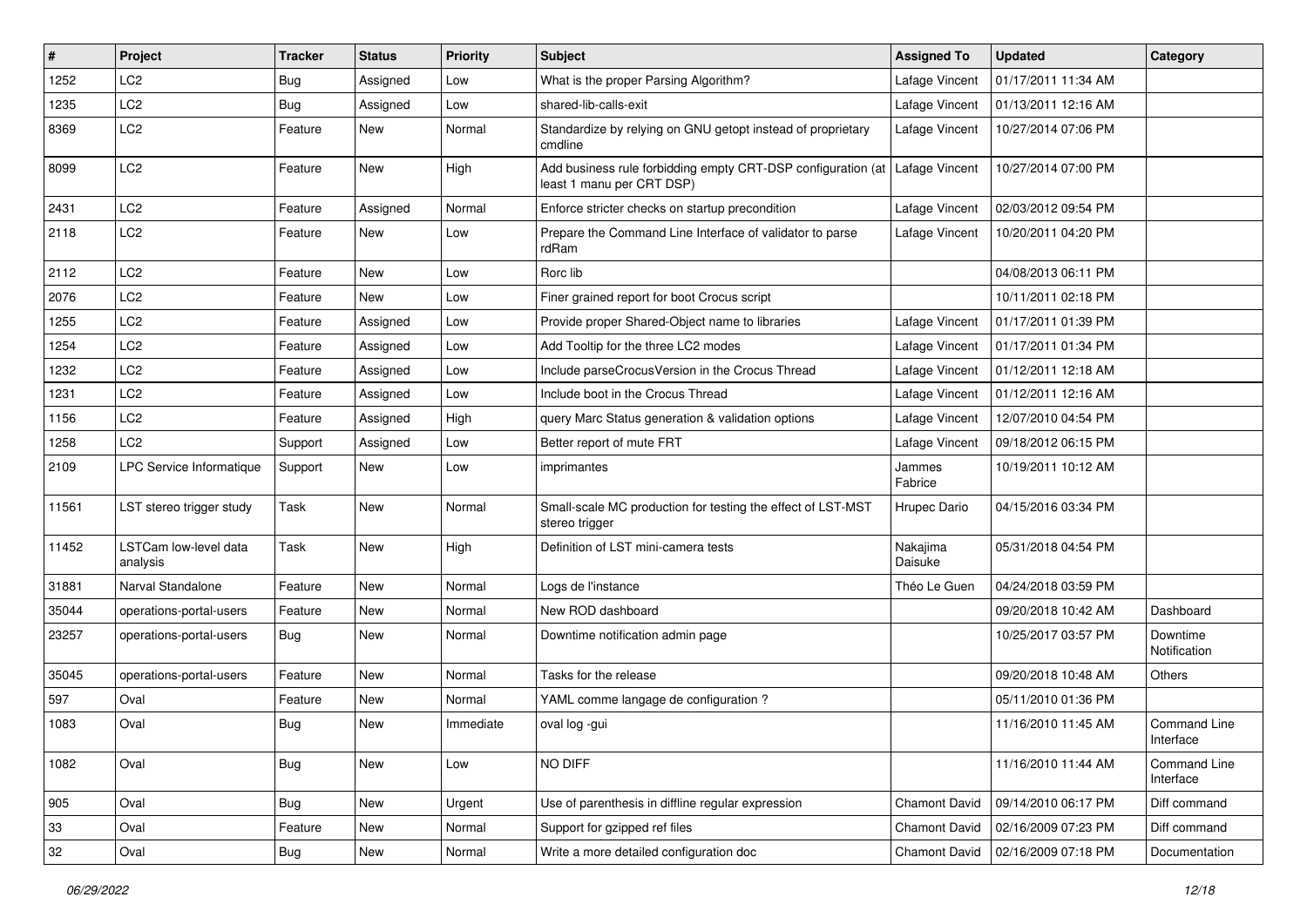| $\vert$ # | Project    | <b>Tracker</b> | <b>Status</b> | <b>Priority</b> | <b>Subject</b>                                                            | <b>Assigned To</b>   | <b>Updated</b>      | Category                        |
|-----------|------------|----------------|---------------|-----------------|---------------------------------------------------------------------------|----------------------|---------------------|---------------------------------|
| 35        | Oval       | Feature        | New           | Normal          | Give less importance to the build step                                    | <b>Chamont David</b> | 02/16/2009 07:41 PM | Documentation                   |
| 26        | Oval       | Bug            | <b>New</b>    | Low             | Commands options not well propagated, when declared within<br>an OvalFile | <b>Chamont David</b> | 02/16/2009 06:50 PM | Implementation                  |
| 25        | Oval       | Bug            | <b>New</b>    | Low             | Temporary files after a crash                                             | <b>Chamont David</b> | 02/16/2009 06:46 PM | Implementation                  |
| 22        | Oval       | Bug            | <b>New</b>    | Low             | Deliver messages when ISA fails                                           | <b>Chamont David</b> | 02/16/2009 06:22 PM | Implementation                  |
| 37        | Oval       | Feature        | <b>New</b>    | Low             | Automatically select the shell flavor                                     | <b>Chamont David</b> | 02/16/2009 07:44 PM | Implementation                  |
| 34        | Oval       | Feature        | <b>New</b>    | Normal          | Extend input/output control                                               | <b>Chamont David</b> | 02/16/2009 07:27 PM | Implementation                  |
| 28        | Oval       | Bug            | <b>New</b>    | Low             | "oval validate" should remove differences in "oval log"                   | Chamont David        | 12/08/2010 09:47 PM | Other                           |
| 923       | Oval       | Feature        | <b>New</b>    | Normal          | oval reset                                                                | <b>Chamont David</b> | 09/20/2010 05:16 PM | Other                           |
| 36        | Oval       | Feature        | <b>New</b>    | Low             | Extend tasks with begin/end directory commands                            | Chamont David        | 02/16/2009 07:42 PM | Other                           |
| 29        | Oval       | Feature        | <b>New</b>    | Low             | The build tool should handle directories?                                 | <b>Chamont David</b> | 02/16/2009 07:06 PM | Other                           |
| 21        | Oval       | Bug            | <b>New</b>    | Normal          | What happens when a subdirectory is reused in several<br>environments?    | <b>Chamont David</b> | 02/16/2009 07:00 PM | OvalFile                        |
| 172       | Oval       | Bug            | <b>New</b>    | Urgent          | Automatic variables                                                       | <b>Chamont David</b> | 10/02/2009 02:24 PM | Run command                     |
| 174       | Oval       | Feature        | <b>New</b>    | High            | oval run -o                                                               | <b>Chamont David</b> | 10/02/2009 02:47 PM | Run command                     |
| 31        | Oval       | Feature        | <b>New</b>    | Normal          | Apply a command to a subdirectory subset?                                 | Chamont David        | 02/16/2009 07:14 PM | Run command                     |
| 30        | Oval       | Feature        | New           | High            | Use environments as targets to the step commands                          | <b>Chamont David</b> | 02/16/2009 07:12 PM | Run command                     |
| 27        | Oval       | <b>Bug</b>     | <b>New</b>    | Low             | Some commands should not require a current valid directory                | <b>Chamont David</b> | 02/16/2009 06:51 PM | Site Customization<br>& Flavors |
| 12978     | <b>PEM</b> | Bug            | <b>New</b>    | Low             | pem-sync pull                                                             |                      | 03/24/2016 05:11 PM |                                 |
| 12963     | <b>PEM</b> | Bug            | <b>New</b>    | Normal          | add_tool crash                                                            |                      | 03/24/2016 09:10 AM |                                 |
| 12962     | <b>PEM</b> | Bug            | <b>New</b>    | Normal          | pem-sync list ???                                                         |                      | 03/24/2016 09:05 AM |                                 |
| 10314     | <b>PEM</b> | Bug            | <b>New</b>    | High            | Environment compliant with CLI                                            |                      | 07/07/2015 09:57 AM |                                 |
| 10313     | <b>PEM</b> | Bug            | <b>New</b>    | Normal          | Error message to change !                                                 |                      | 07/07/2015 09:51 AM |                                 |
| 10274     | <b>PEM</b> | <b>Bug</b>     | <b>New</b>    | Normal          | SYSTEM.ASSERTIONS.ASSERT_FAILURE                                          |                      | 07/01/2015 11:12 AM |                                 |
| 12976     | <b>PEM</b> | Feature        | <b>New</b>    | Low             | pem-sync co pem                                                           |                      | 03/24/2016 05:00 PM |                                 |
| 12975     | <b>PEM</b> | Feature        | New           | Normal          | pem-sync co_pem                                                           |                      | 03/24/2016 04:54 PM |                                 |
| 12974     | <b>PEM</b> | Feature        | <b>New</b>    | Normal          | pem-sync cp_pem                                                           |                      | 03/24/2016 04:52 PM |                                 |
| 12961     | <b>PEM</b> | Feature        | New           | Normal          | PEM version                                                               |                      | 03/24/2016 09:03 AM |                                 |
| 10273     | PEM        | Feature        | New           | Normal          | Easier configuration process                                              |                      | 07/01/2015 11:11 AM |                                 |
| 2753      | Pipelet    | <b>Bug</b>     | New           | Urgent          | retrieve hook name from source code                                       |                      | 05/22/2012 02:36 PM |                                 |
| 1566      | Pipelet    | Bug            | New           | Low             | Bug daemon cherrypy on Macintosh                                          |                      | 05/10/2011 12:14 PM |                                 |
| 1437      | Pipelet    | Bug            | New           | Normal          | str parents not updated in time for glob parent                           |                      | 03/10/2011 05:51 PM |                                 |
| 9534      | Pipelet    | Feature        | New           | Normal          | logging of stdout and stderr                                              |                      | 03/25/2015 02:31 PM |                                 |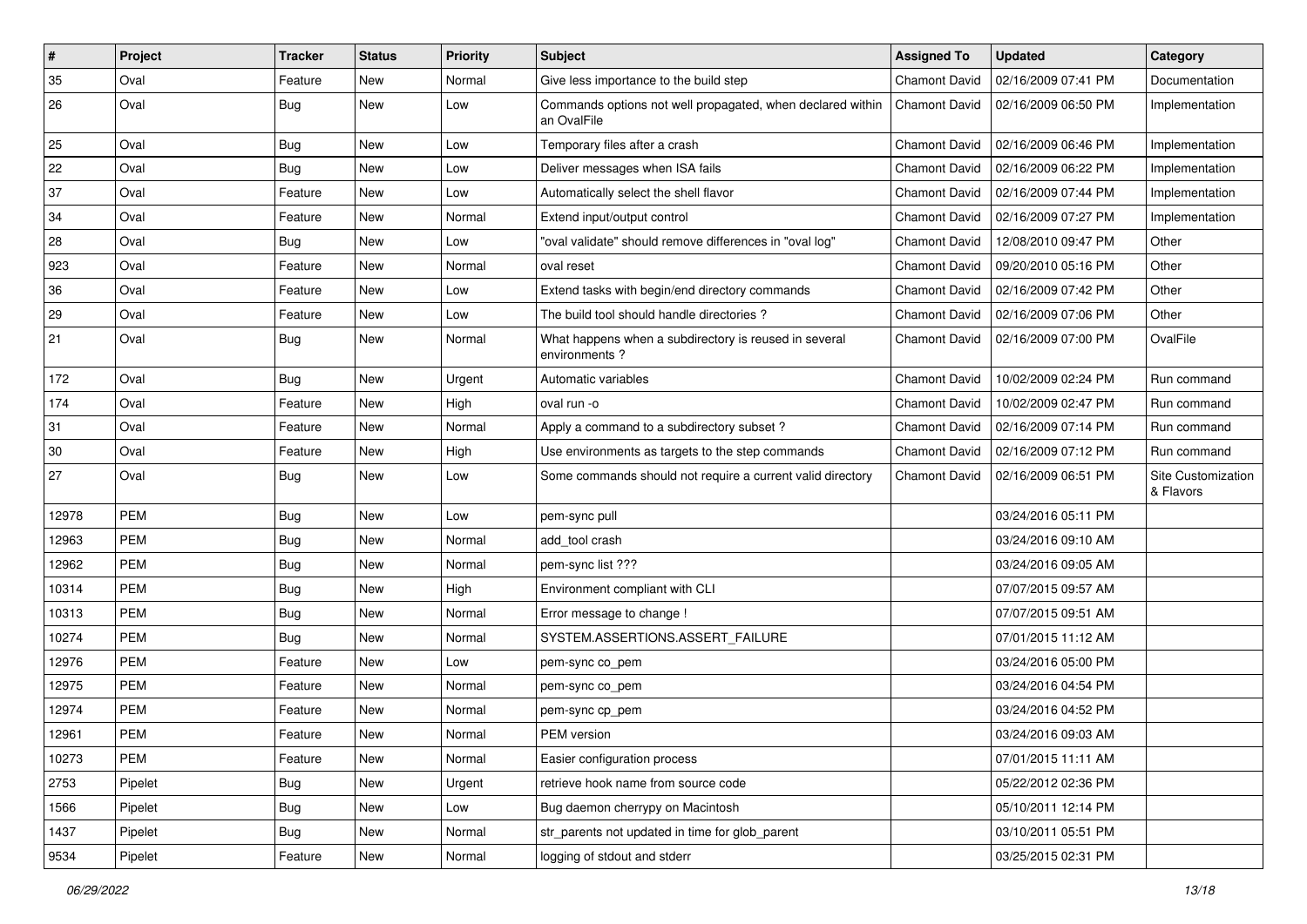| $\vert$ # | Project      | <b>Tracker</b> | <b>Status</b> | <b>Priority</b> | Subject                                                                                                                          | <b>Assigned To</b>  | <b>Updated</b>      | Category |
|-----------|--------------|----------------|---------------|-----------------|----------------------------------------------------------------------------------------------------------------------------------|---------------------|---------------------|----------|
| 8262      | Pipelet      | Feature        | New           | Normal          | LocalRepository: recursive search of segment source script                                                                       |                     | 10/19/2014 05:13 PM |          |
| 3992      | Pipelet      | Feature        | <b>New</b>    | Low             | directory in data with specific color                                                                                            |                     | 02/20/2013 05:19 PM |          |
| 748       | Pipelet      | Feature        | <b>New</b>    | Low             | Git and CVS repositories                                                                                                         | Le Jeune<br>Maude   | 03/11/2011 11:41 AM |          |
| 3954      | Pipelet      | Task           | <b>New</b>    | Low             | Documentation: Environment cheat sheet                                                                                           |                     | 02/13/2013 11:00 AM |          |
| 1337      | Pipelet      | Task           | <b>New</b>    | Normal          | logged_subprocess improvement                                                                                                    |                     | 03/08/2011 09:07 PM |          |
| 1336      | Pipelet      | Task           | <b>New</b>    | Low             | Add comments in multiplex                                                                                                        |                     | 02/24/2011 10:17 AM |          |
| 1178      | Pipelet      | Task           | New           | High            | writing mysql and postgre backends                                                                                               |                     | 02/13/2013 10:49 AM |          |
| 723       | Pipelet      | <b>Bug</b>     | Assigned      | Urgent          | Timers on lock                                                                                                                   | <b>Betoule Marc</b> | 03/08/2011 09:07 PM | Engine   |
| 734       | Pipelet      | Feature        | Assigned      | Low             | Rapport Latex                                                                                                                    | <b>Betoule Marc</b> | 02/10/2011 11:52 PM | Engine   |
| 4068      | Pipelet      | <b>Bug</b>     | New           | High            | Tagging works randomly with konqueror                                                                                            |                     | 03/07/2013 10:39 AM | Web      |
| 45485     | PyROS        | Feature        | <b>New</b>    | High            | **** D0 - GENERAL, ADMINISTRATIVE & TECHNICAL                                                                                    |                     | 03/16/2022 04:53 PM |          |
| 45484     | PyROS        | Feature        | New           | Normal          | **** D5 - Images management (L1-L2)                                                                                              |                     | 02/02/2022 02:36 PM |          |
| 45483     | PyROS        | Feature        | <b>New</b>    | High            | **** D4 - Images production (L0)                                                                                                 |                     | 03/16/2022 07:28 AM |          |
| 45482     | PyROS        | Feature        | <b>New</b>    | High            | **** D3 - Sequences submission & plannig                                                                                         |                     | 02/22/2022 03:01 PM |          |
| 45481     | PyROS        | Feature        | New           | Normal          | **** D2 - Users & Programs                                                                                                       |                     | 03/29/2022 09:17 AM |          |
| 45480     | PyROS        | Feature        | <b>New</b>    | High            | **** D1 - System Security & Control                                                                                              |                     | 06/29/2022 07:39 AM |          |
| 44721     | <b>PyROS</b> | Feature        | <b>New</b>    | Normal          | *** GF4 - QUAL - Quality & Tests - High level tests (integration<br>& functional), plan tests, validation des exigences (qualif) |                     | 03/16/2022 04:55 PM |          |
| 44661     | PyROS        | Feature        | <b>New</b>    | Normal          | *** SF13 - IAF - Images Fetching (quicklook & download)                                                                          |                     | 03/15/2022 04:49 PM |          |
| 44659     | <b>PyROS</b> | Feature        | New           | Normal          | *** GF3 - INFRA - Hardware, Operating System, Network,<br>Security & Safety                                                      |                     | 03/16/2022 04:51 PM |          |
| 44658     | PyROS        | Feature        | <b>New</b>    | High            | *** SF15 - SST - START&STOP - System Startup (launch),<br>monitoring, and Shutdown                                               |                     | 06/28/2022 10:06 PM |          |
| 44584     | PyROS        | Feature        | <b>New</b>    | Normal          | *** SF10 - CAL - Calibration (Dark/Bias/Flat)                                                                                    |                     | 03/15/2022 04:48 PM |          |
| 44514     | PyROS        | Feature        | <b>New</b>    | Normal          | *** SF11 - IPC - Images Processing (Grenouille)                                                                                  | Klotz Alain         | 03/15/2022 04:44 PM |          |
| 44172     | <b>PyROS</b> | Feature        | New           | High            | *** SF14 - OCF - Observatory Unit & Site Configuration                                                                           |                     | 01/29/2022 01:24 AM |          |
| 44165     | PyROS        | Feature        | <b>New</b>    | Normal          | *** SF16 - DSH - General monitoring: Dashboard (website)                                                                         |                     | 06/29/2022 07:24 AM |          |
| 44164     | PyROS        | Feature        | New           | Normal          | *** SF12 - IAN - Images Analysis (Triton)                                                                                        |                     | 03/15/2022 04:48 PM |          |
| 44163     | PyROS        | Feature        | New           | Normal          | *** SF09 - CMC - Command Control - Telescope &<br>Instruments Control & Monitoring (DeviceController,<br>AgentDevice)            |                     | 03/16/2022 07:28 AM |          |
| 44162     | PyROS        | Feature        | New           | High            | *** SF08 - EXE (SOX) - Observation Sequence (SO)<br>eXecution                                                                    |                     | 03/15/2022 04:46 PM |          |
| 44161     | PyROS        | Feature        | New           | High            | *** SF04 - SPV - System Coordination & Supervision :<br>Majordome (Conducting) (head)                                            |                     | 06/29/2022 07:39 AM |          |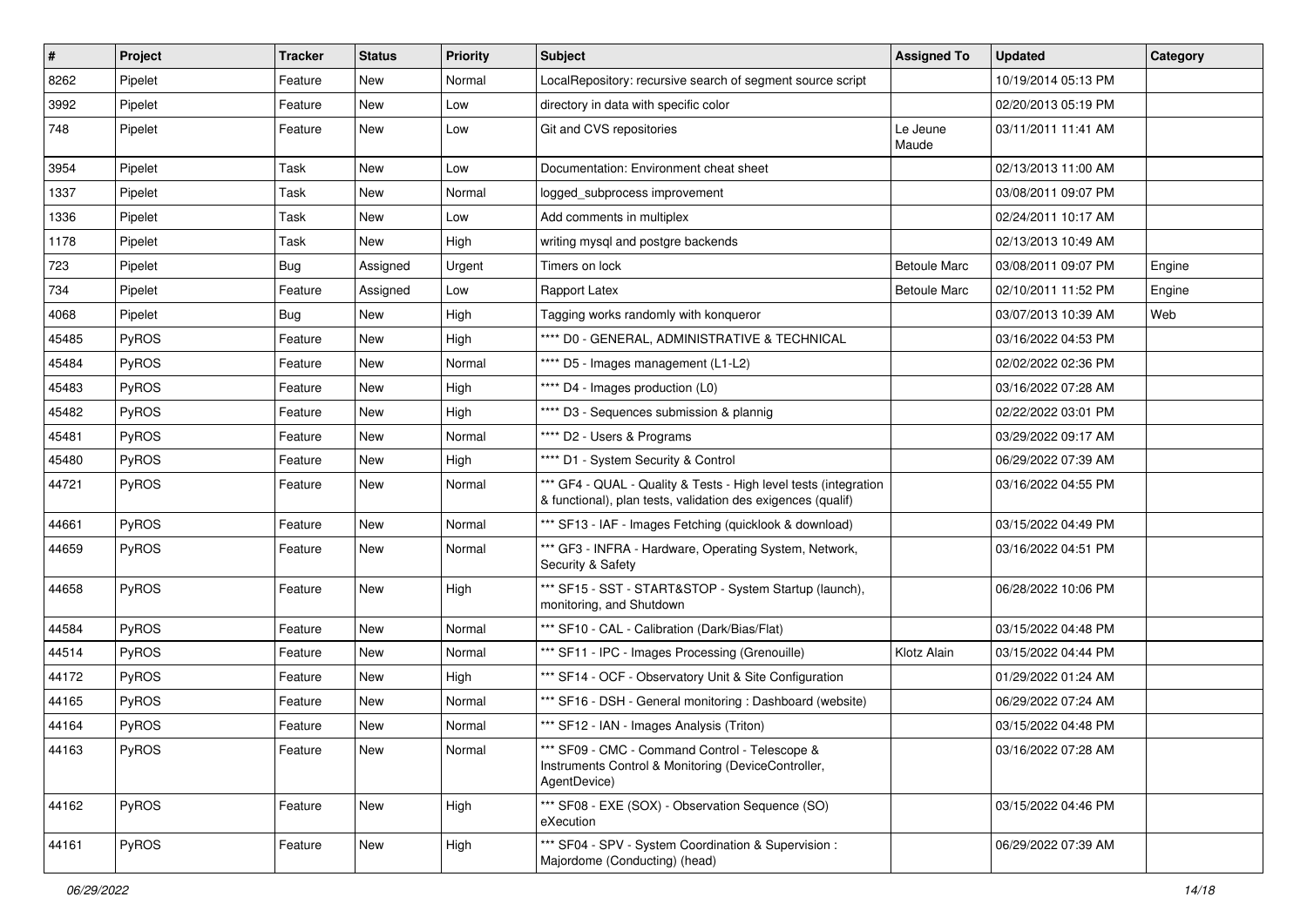| #     | Project      | <b>Tracker</b> | <b>Status</b> | <b>Priority</b> | Subject                                                                                                                                  | <b>Assigned To</b>     | <b>Updated</b>      | Category |
|-------|--------------|----------------|---------------|-----------------|------------------------------------------------------------------------------------------------------------------------------------------|------------------------|---------------------|----------|
| 44160 | PyROS        | Feature        | New           | Normal          | *** SF07 - PLN - Observation Sequences Planning &<br>Scheduling                                                                          |                        | 03/15/2022 04:46 PM |          |
| 44159 | PyROS        | Feature        | <b>New</b>    | Normal          | *** SF03 - ENV - Environment Monitoring (int/ext, observatory<br>& weather)                                                              |                        | 05/05/2022 09:54 AM |          |
| 44158 | PyROS        | Feature        | <b>New</b>    | Normal          | *** SF06 - ALR - Alerts Management                                                                                                       |                        | 03/15/2022 04:46 PM |          |
| 44154 | PyROS        | Feature        | In progress   | Normal          | *** SF02 - SCP - Scientific Programs Management                                                                                          |                        | 03/29/2022 09:17 AM |          |
| 44153 | PyROS        | Feature        | New           | Normal          | *** SF05 - SEQ - Observation Sequences Management                                                                                        | Koralewski<br>Alexis   | 02/23/2022 10:45 AM |          |
| 44151 | PyROS        | Feature        | New           | High            | *** GF1 - PROJ - Project management, documentation,<br>formation des utilisateurs, interfaces, plan de justification de la<br>définition |                        | 01/31/2022 11:32 AM |          |
| 44150 | PyROS        | Feature        | In progress   | Normal          | *** SF01 - USR - Users, Roles, and Authorizations<br>Management                                                                          |                        | 03/29/2022 09:14 AM |          |
| 44148 | PyROS        | Feature        | <b>New</b>    | High            | *** GF2 - INST - Config, Install, udpate, deploy (IRAP, CNES,<br>TAROT)                                                                  |                        | 03/16/2022 07:27 AM |          |
| 51514 | PyROS        | Task           | <b>New</b>    | Normal          | LOG                                                                                                                                      |                        | 06/29/2022 07:37 AM |          |
| 51513 | <b>PyROS</b> | Task           | New           | Normal          | General algorithm (ternary mode, status, routine processing,<br>commands processing, exceptions dealing)                                 | <b>Pallier Etienne</b> | 06/29/2022 07:37 AM |          |
| 51508 | PyROS        | Task           | New           | Normal          | AgentMajordome (based on Agent)                                                                                                          | Koralewski<br>Alexis   | 06/29/2022 07:31 AM |          |
| 49994 | PyROS        | Task           | In progress   | Normal          | SP export (list & 1)                                                                                                                     | Koralewski<br>Alexis   | 03/29/2022 09:17 AM |          |
| 49890 | PyROS        | Task           | New           | Normal          | Global Start & Stop (safe)                                                                                                               |                        | 03/16/2022 04:52 PM |          |
| 49889 | PyROS        | Task           | <b>New</b>    | Normal          | Backup                                                                                                                                   |                        | 03/16/2022 04:49 PM |          |
| 49888 | PyROS        | Task           | New           | Normal          | Firewall                                                                                                                                 |                        | 03/16/2022 04:48 PM |          |
| 49887 | PyROS        | Task           | New           | Normal          | Hardware                                                                                                                                 |                        | 03/16/2022 04:47 PM |          |
| 49886 | PyROS        | Task           | New           | Normal          | System watch (Nagios, )                                                                                                                  |                        | 03/16/2022 04:47 PM |          |
| 49885 | PyROS        | Task           | New           | Normal          | <b>Network</b>                                                                                                                           |                        | 03/16/2022 04:46 PM |          |
| 49878 | PyROS        | Task           | <b>New</b>    | Normal          | SF02-SCP integration - Lancement auto de l'agent de gestion<br>du SP lifecycle                                                           |                        | 06/28/2022 10:04 PM |          |
| 49876 | PyROS        | Task           | <b>New</b>    | Normal          | Guitastro integration                                                                                                                    |                        | 03/16/2022 07:28 AM |          |
| 49875 | PyROS        | Task           | New           | Normal          | (classic) Installation Guitastro & dependencies                                                                                          |                        | 03/16/2022 07:27 AM |          |
| 49874 | PyROS        | Task           | New           | Normal          | (docker) Installation Guitastro & dependencies                                                                                           |                        | 06/28/2022 10:11 PM |          |
| 49872 | PyROS        | Task           | New           | Normal          | Restauration de la config par défaut                                                                                                     |                        | 03/15/2022 11:10 PM |          |
| 49871 | PyROS        | Task           | New           | Normal          | Config par défaut (à définir)                                                                                                            |                        | 03/15/2022 11:11 PM |          |
| 49870 | PyROS        | Task           | New           | Normal          | Config générale : logo, pagination, couleurs, options<br>générales, options par feature,                                                 |                        | 03/15/2022 11:11 PM |          |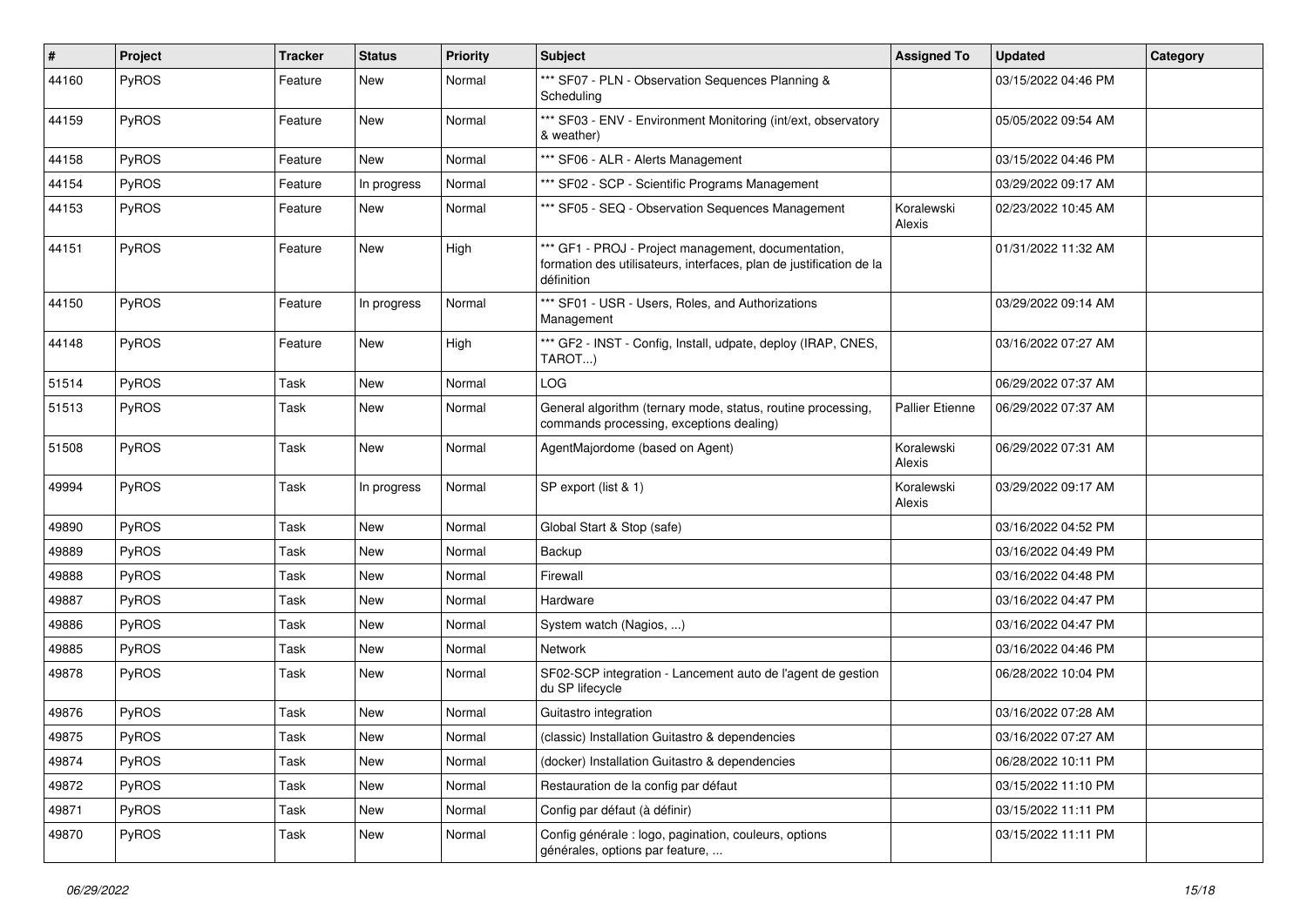| #     | Project      | <b>Tracker</b> | <b>Status</b> | <b>Priority</b> | <b>Subject</b>                                                                     | <b>Assigned To</b>   | <b>Updated</b>      | Category |
|-------|--------------|----------------|---------------|-----------------|------------------------------------------------------------------------------------|----------------------|---------------------|----------|
| 49546 | PyROS        | Task           | In progress   | Normal          | Documentation (pyros_api)                                                          | Koralewski<br>Alexis | 02/24/2022 02:33 PM |          |
| 49545 | PyROS        | Task           | In progress   | Normal          | Script development (pyros_api)                                                     | Koralewski<br>Alexis | 02/24/2022 02:33 PM |          |
| 49543 | PyROS        | Task           | <b>New</b>    | Normal          | Users View (list & 1)                                                              |                      | 02/23/2022 06:06 PM |          |
| 49541 | PyROS        | Task           | <b>New</b>    | Normal          | API REST (website scripting via pyros_api.py script)                               | Koralewski<br>Alexis | 06/29/2022 07:26 AM |          |
| 49478 | PyROS        | Task           | <b>New</b>    | Normal          | Test                                                                               | Koralewski<br>Alexis | 02/22/2022 12:25 PM |          |
| 49272 | PyROS        | Task           | In progress   | Normal          | Tooltips                                                                           | Koralewski<br>Alexis | 02/17/2022 01:59 PM |          |
| 49262 | PyROS        | Task           | In progress   | Normal          | Sequence Validation                                                                |                      | 02/03/2022 02:50 PM |          |
| 49258 | PyROS        | Task           | In progress   | Normal          | from IMPORT (upload) Seq (from yaml file)                                          | Koralewski<br>Alexis | 02/23/2022 12:02 PM |          |
| 49253 | PyROS        | Task           | <b>New</b>    | Normal          | READ 1 & list                                                                      |                      | 02/21/2022 03:21 PM |          |
| 49252 | PyROS        | Task           | New           | Normal          | <b>WEB FORM</b>                                                                    |                      | 02/17/2022 01:59 PM |          |
| 49251 | PyROS        | Task           | New           | Normal          | Test                                                                               | Koralewski<br>Alexis | 02/22/2022 02:59 PM |          |
| 49250 | PyROS        | Task           | <b>New</b>    | Normal          | <b>CREATE/UPDATE Sequence</b>                                                      |                      | 02/23/2022 12:02 PM |          |
| 49249 | PyROS        | Task           | In progress   | Normal          | General Menu for this feature                                                      |                      | 02/03/2022 09:39 AM |          |
| 49247 | PyROS        | Task           | <b>New</b>    | Normal          | State diagram (doc)                                                                |                      | 02/03/2022 09:34 AM |          |
| 49246 | PyROS        | Task           | <b>New</b>    | Normal          | Sequence Lifecycle (status)                                                        |                      | 02/03/2022 09:34 AM |          |
| 49228 | PyROS        | Task           | In progress   | Normal          | Correction de l'orientation de l'image (est à gauche, nord en<br>haut)             | Klotz Alain          | 02/02/2022 02:56 PM |          |
| 49227 | PyROS        | Task           | <b>New</b>    | Normal          | Corrections cosmétiques (de pixels)                                                | Klotz Alain          | 02/02/2022 02:19 PM |          |
| 49226 | PyROS        | Task           | In progress   | Normal          | Correction de l'image par le flat                                                  | Klotz Alain          | 02/02/2022 02:56 PM |          |
| 49225 | PyROS        | Task           | In progress   | Normal          | Correction de l'image par le dark (+ bias)                                         | Klotz Alain          | 02/02/2022 02:56 PM |          |
| 49224 | PyROS        | Task           | New           | Normal          | Choisir le bias, le flat, et le dark (en fn des metadata)                          | Klotz Alain          | 02/02/2022 02:19 PM |          |
| 49223 | PyROS        | Task           | In progress   | Normal          | Groupes                                                                            | Klotz Alain          | 02/02/2022 02:38 PM |          |
| 49222 | PyROS        | Task           | In progress   | Normal          | Traitement d'un groupe d'images : début et fin de groupe                           | Klotz Alain          | 02/02/2022 02:38 PM |          |
| 49221 | PyROS        | Task           | In progress   | Normal          | Recup metadata de l'image (dans la BD)                                             | Klotz Alain          | 02/02/2022 02:38 PM |          |
| 49220 | <b>PyROS</b> | Task           | In progress   | Normal          | Récup en-tête                                                                      | Klotz Alain          | 02/02/2022 02:38 PM |          |
| 49219 | PyROS        | Task           | In progress   | Normal          | Nouvelle image                                                                     | Klotz Alain          | 02/02/2022 02:38 PM |          |
| 49218 | PyROS        | Task           | In progress   | Normal          | Détection des nouvelles images produites (système<br>asynchrone sur l'acquisition) | Klotz Alain          | 02/02/2022 02:38 PM |          |
| 49217 | PyROS        | Task           | New           | Normal          | 5 - (L2) Critères de qualité d'image (+ json QUAL)                                 | Klotz Alain          | 02/02/2022 02:37 PM |          |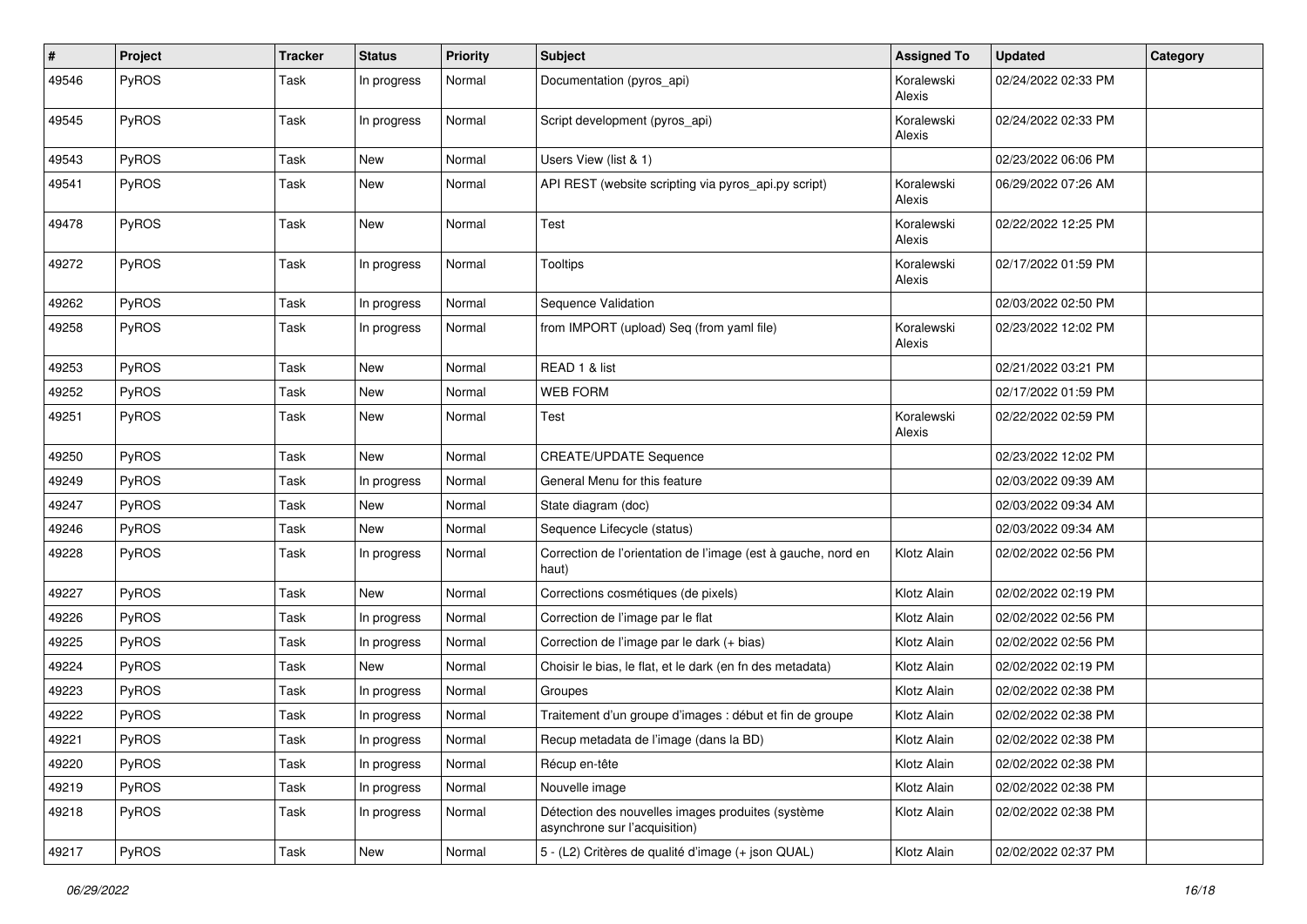| #     | Project      | <b>Tracker</b> | <b>Status</b> | <b>Priority</b> | <b>Subject</b>                                                                                                                           | <b>Assigned To</b> | <b>Updated</b>      | Category |
|-------|--------------|----------------|---------------|-----------------|------------------------------------------------------------------------------------------------------------------------------------------|--------------------|---------------------|----------|
| 49216 | <b>PyROS</b> | Task           | <b>New</b>    | Normal          | 4 - (L1c) - Combinaison d'images                                                                                                         | Klotz Alain        | 02/02/2022 02:36 PM |          |
| 49215 | PyROS        | Task           | In progress   | Normal          | 3 - (L1b) - Reconnaissance du champ (lien entre pixels et<br>coord célestes) (+ json CATA)                                               | Klotz Alain        | 02/02/2022 02:36 PM |          |
| 49214 | PyROS        | Task           | In progress   | Normal          | 2 - (L1a) - Pré-traitement de chaque image (dans l'ordre) (fits<br>$RAW \Rightarrow$ fits $CAL$ )                                        | Klotz Alain        | 02/02/2022 02:42 PM |          |
| 49213 | <b>PyROS</b> | Task           | In progress   | Normal          | 1 - (L0) - Récupération et organisation des images L0 (RAW<br>fits)                                                                      | Klotz Alain        | 02/02/2022 02:42 PM |          |
| 49210 | PyROS        | Task           | <b>New</b>    | Normal          | CONFIGURATION GENERALE                                                                                                                   |                    | 03/15/2022 11:11 PM |          |
| 49162 | <b>PyROS</b> | Task           | <b>New</b>    | Normal          | Check sequence validity                                                                                                                  | Klotz Alain        | 02/03/2022 10:23 AM |          |
| 49157 | PyROS        | Task           | <b>New</b>    | Normal          | Super Super Agent qui surveille l'ensemble des super agents<br>sur chaque noeud (?)                                                      |                    | 01/31/2022 12:12 PM |          |
| 49156 | PyROS        | Task           | <b>New</b>    | Normal          | Super Agent qui démarre et stoppe les autres agents, et<br>surveille leur bonne santé (les relance si besoin) => sur<br>chaque noeud (?) |                    | 01/31/2022 12:12 PM |          |
| 49155 | PyROS        | Task           | <b>New</b>    | Normal          | Architecture décentralisée en plusieurs noeuds<br>(communication via BD)                                                                 |                    | 01/31/2022 12:09 PM |          |
| 49152 | <b>PyROS</b> | Task           | <b>New</b>    | Normal          | RUN/EXEC - Start & Stop software (et Agents)                                                                                             |                    | 05/24/2022 02:55 PM |          |
| 49151 | PyROS        | Task           | <b>New</b>    | Normal          | Script central (pyros.py)                                                                                                                |                    | 01/31/2022 11:36 AM |          |
| 49149 | PyROS        | Task           | New           | High            | SCRIPT RUN (PYROS/pyros.py) (uniquement pour la partie<br>execution)                                                                     |                    | 05/24/2022 02:55 PM |          |
| 49137 | PyROS        | Task           | <b>New</b>    | Normal          | Integration Guitastro lib                                                                                                                | Klotz Alain        | 02/02/2022 03:27 PM |          |
| 49136 | PyROS        | Task           | New           | Normal          | GF03-INFRA - Logging integration (general logs & agents)                                                                                 |                    | 06/29/2022 07:25 AM |          |
| 49135 | PyROS        | Task           | <b>New</b>    | Normal          | SF15-SST integration (agents, start, stop, commands)                                                                                     |                    | 06/29/2022 07:23 AM |          |
| 49134 | PyROS        | Task           | <b>New</b>    | Normal          | SF14-OBC integration                                                                                                                     |                    | 01/29/2022 12:52 AM |          |
| 49133 | <b>PyROS</b> | Task           | <b>New</b>    | Normal          | SF13-IAF integration                                                                                                                     |                    | 01/29/2022 12:47 AM |          |
| 49132 | PyROS        | Task           | <b>New</b>    | Normal          | SF12-IAN integration                                                                                                                     |                    | 01/29/2022 12:48 AM |          |
| 49131 | PyROS        | Task           | New           | Normal          | SF11-IPC integration                                                                                                                     |                    | 01/29/2022 12:46 AM |          |
| 49130 | PyROS        | Task           | <b>New</b>    | Normal          | SF10-CAL integration                                                                                                                     |                    | 01/29/2022 12:46 AM |          |
| 49129 | PyROS        | Task           | <b>New</b>    | Normal          | SF09-CMC integration                                                                                                                     |                    | 01/29/2022 12:46 AM |          |
| 49128 | <b>PyROS</b> | Task           | <b>New</b>    | Normal          | SF08-EXE integration                                                                                                                     |                    | 01/29/2022 12:45 AM |          |
| 49127 | PyROS        | Task           | New           | Normal          | SF07-PLN integration                                                                                                                     |                    | 01/29/2022 12:45 AM |          |
| 49126 | PyROS        | Task           | New           | Normal          | SF06-ALR integration                                                                                                                     |                    | 01/29/2022 12:45 AM |          |
| 49125 | PyROS        | Task           | New           | Normal          | SF05-SEQ integration                                                                                                                     |                    | 03/15/2022 11:03 PM |          |
| 49124 | PyROS        | Task           | New           | Normal          | SF04-SPV integration (AgentMajordome)                                                                                                    |                    | 06/29/2022 07:21 AM |          |
| 49123 | PyROS        | Task           | New           | Normal          | SF03-ENV integration                                                                                                                     |                    | 06/29/2022 07:20 AM |          |
| 49122 | PyROS        | Task           | New           | Normal          | SF02-SCP integration                                                                                                                     |                    | 01/29/2022 12:50 AM |          |